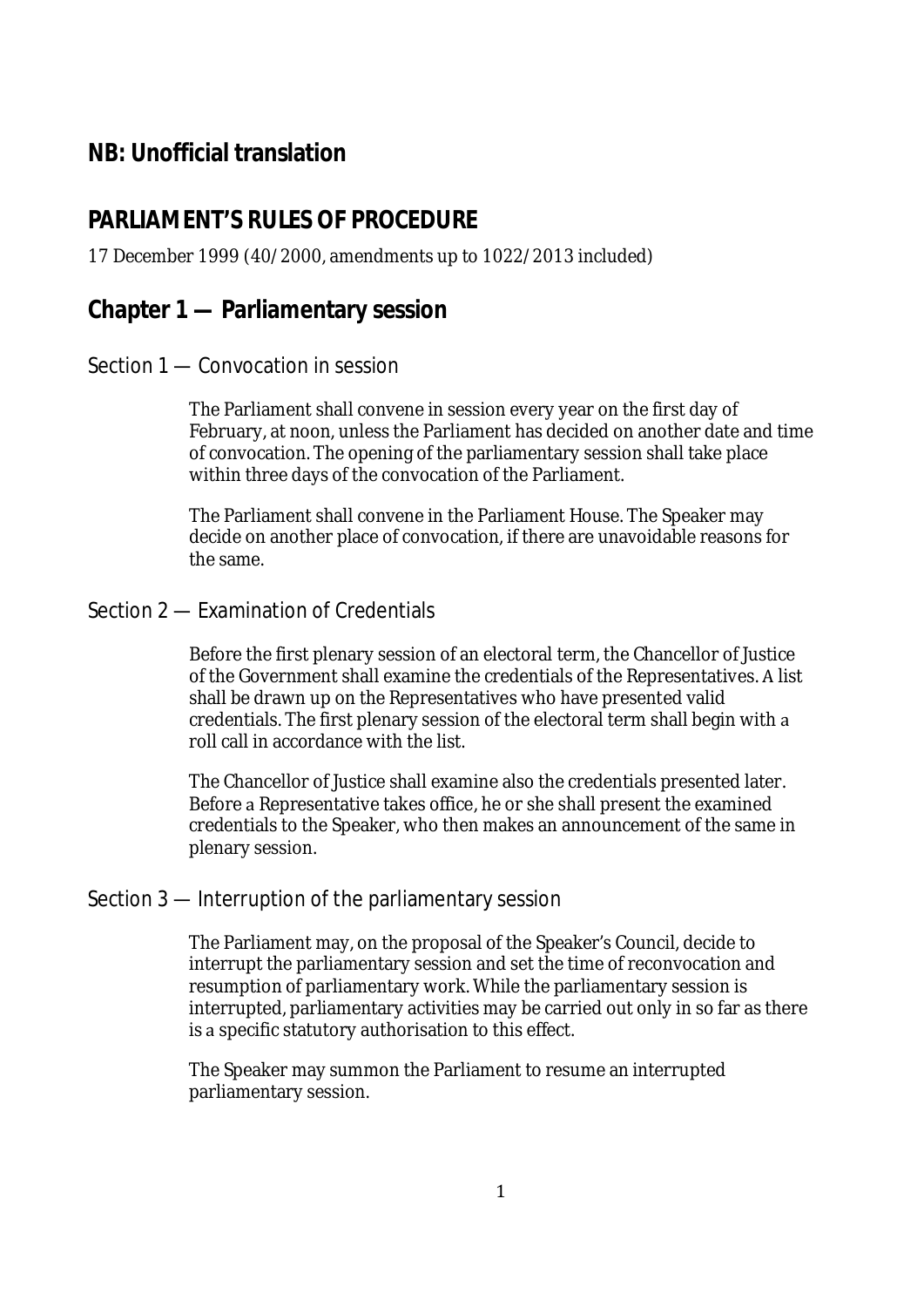# **Chapter 2 — Bodies elected by the Parliament**

# Section 4 — Election of the Speaker and the Deputy Speakers

In the first plenary session of a parliamentary session, the elections of the Speaker and the Deputy Speakers shall be held, with the oldest Member of the Parliament presiding. Before taking office, the Speaker and the Deputy Speakers shall make the following solemn affirmation before the Parliament:

"I --- affirm that in my office as Speaker I shall to the best of my ability defend the rights of the people of Finland and of the Parliament in accordance with the Constitution."

The term in office of the Speaker and the Deputy Speakers elected for the last parliamentary session of an electoral term shall continue until after the next parliamentary election has been held.

If the Speaker or a Deputy Speaker dies or resigns from office during the parliamentary session, a new Speaker or Deputy Speaker shall be elected without delay. If the Speaker or a Deputy Speaker is temporarily prevented from attending to his or her duties, the Parliament may, on the proposal of the Speaker's Council, decide on the election of a temporary Speaker or Deputy Speaker.

# Section 5 — Speaker and the Presidency

The Speaker, together with the Speaker's Council, shall lead parliamentary activity in accordance with the Constitution and these Rules of Procedure. The Speaker and the Deputy Speakers form the Presidency.

If the Speaker and the Deputy Speakers are prevented from attending to the duties of Speaker, plenary sessions shall be presided over by the oldest member of the Speaker's Council present in the session. In this event, the session shall deal with announcements only, including an announcement of the time of the next plenary session, but no decisions shall be made on other matters, unless there is an especially pressing reason for the contrary.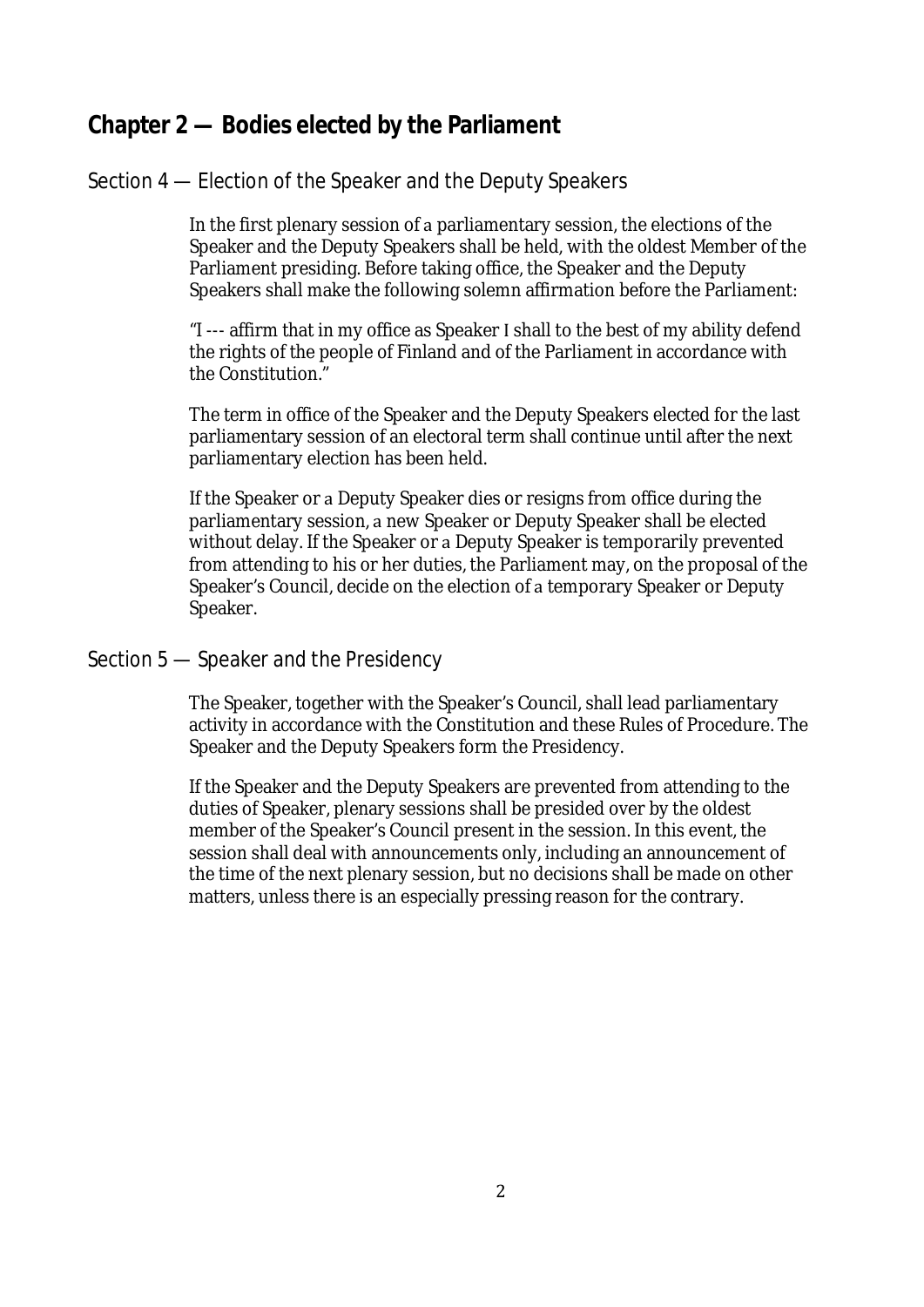### Section 6 — Duties of the Speaker's Council

The Speaker's Council shall:

1. make proposals and issue instructions on the arrangement of parliamentary work;

2. make a proposal on the Committee to which to refer a matter for preparation, and on the Committee which is to issue a statement on the matter;

3. Repealed (895/2012).

4. propose the plenary session for which a matter is to be deferred;

5. adopt the schedule of plenary sessions;

6. make a proposal to the plenary session on the full or partial forfeiture of a Representative's remuneration by virtue of the Act on the Remuneration Payable to Representatives (328/1947), and on the obtainment of the statement of the Constitutional Law Committee by virtue of section 28(3) of the Constitution;

7. put forward initiatives for the enactment of legislation governing parliamentary officials, of the Parliament's Rules of Procedure and of the Parliament's Election Rules;

8. make proposals for the adoption of instructions for the internal administration of the Parliament, in so far as the right to make such proposals has not been assigned to the Office Commission;

9. make proposals for rules of procedure governing the organs appointed by the Parliament;

10. issue general guidelines on the sectors of competence and the activities of the Committees;

11. where necessary, decide on the participation of Representatives in international co-operation other than that referred to in section 10, and to issue general instructions on the same;

12. make proposals on the seating arrangements of the parliamentary groups in the plenary hall;

13. make proposals on the establishment of temporary Committees and on the number of members and alternate members to be elected in a temporary Committee<sup>.</sup>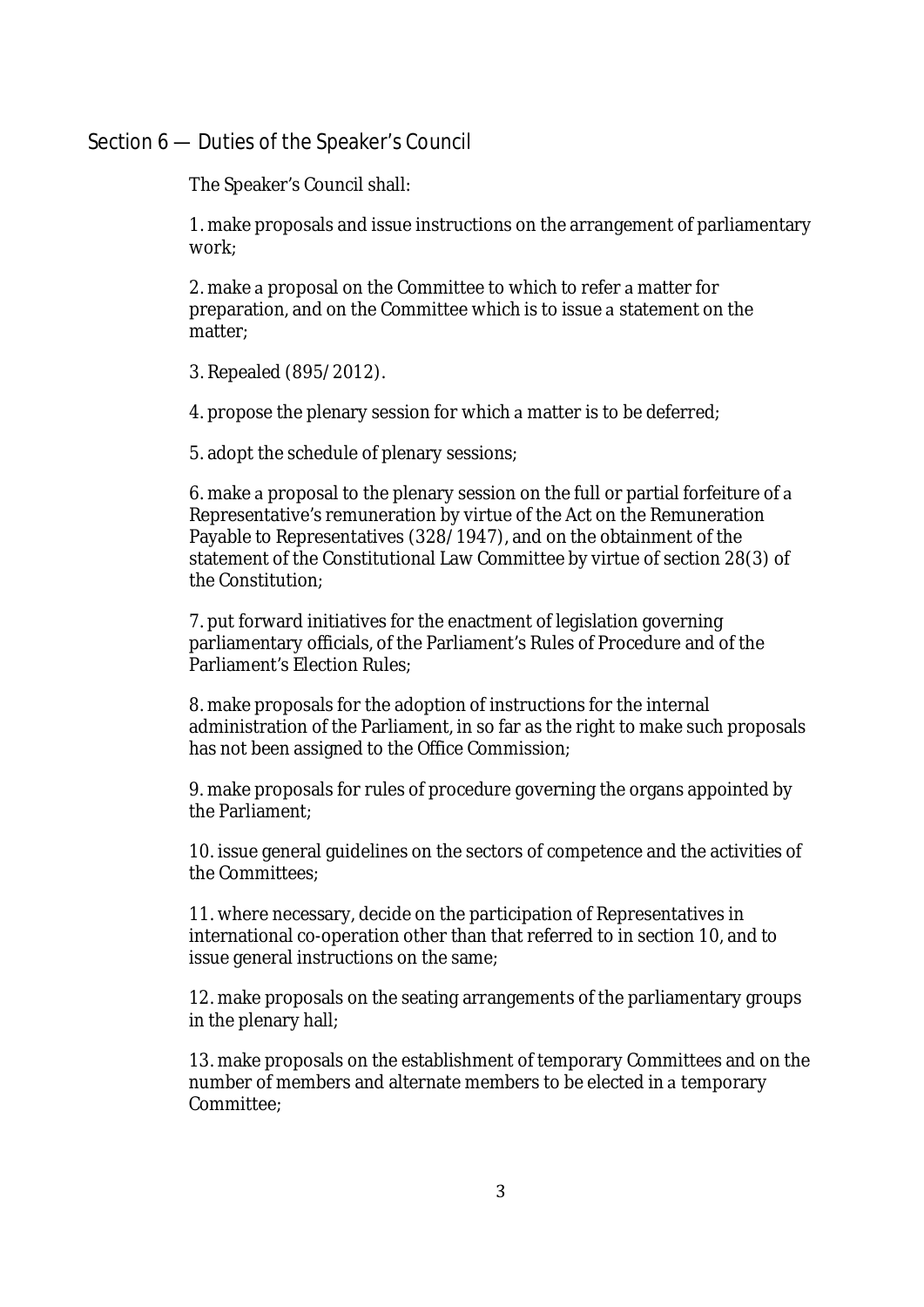14. make decisions and proposals on other matters, as has been provided elsewhere; and

15. act as a consultative body in matters within the competence of the Speaker.

If there is a tied vote in the Speaker's Council, the Speaker shall have the casting vote.

If a matter within the competence of the Speaker's Council cannot be presented to the Speaker's Council by reason of urgency, the Speaker may decide the matter on a provisional basis upon presentation by an official charged with presenting matters to the Speaker's Council for decision. The provisional decision shall be presented to the Speaker's Council for ratification as soon as possible. (118/2003)

# Section 7 — Committees

The Parliament shall have the following standing Committees: The Grand Committee and, as specialized Committees, the Constitutional Law Committee, the Foreign Affairs Committee, the Finance Committee, the Audit Committee, the Administration Committee, the Legal Affairs Committee, the Transport and Communications Committee, the Agriculture and Forestry Committee, the Defence Committee, the Education and Culture Committee, the Social Affairs and Health Committee, the Commerce Committee, the Committee for the Future, the Employment and Equality Committee, and the Environment Committee. (609/2007)

The Parliament may establish temporary Committees. The term of temporary Committee shall continue until it has completed its task.

The Grand Committee shall adopt its own rules of procedure.

# Section 8 — Membership in Committees

The Grand Committee shall have 25 members and 13 alternate members. The standing special Committees shall have 17 members and 9 alternate members, save for the Finance Committee, which shall have 21 members and 19 alternate members and the Audit Committee, which shall have 11 members and 6 alternate members (609/2007).

The Parliament shall decide on the number of members and alternate members in a temporary Committee.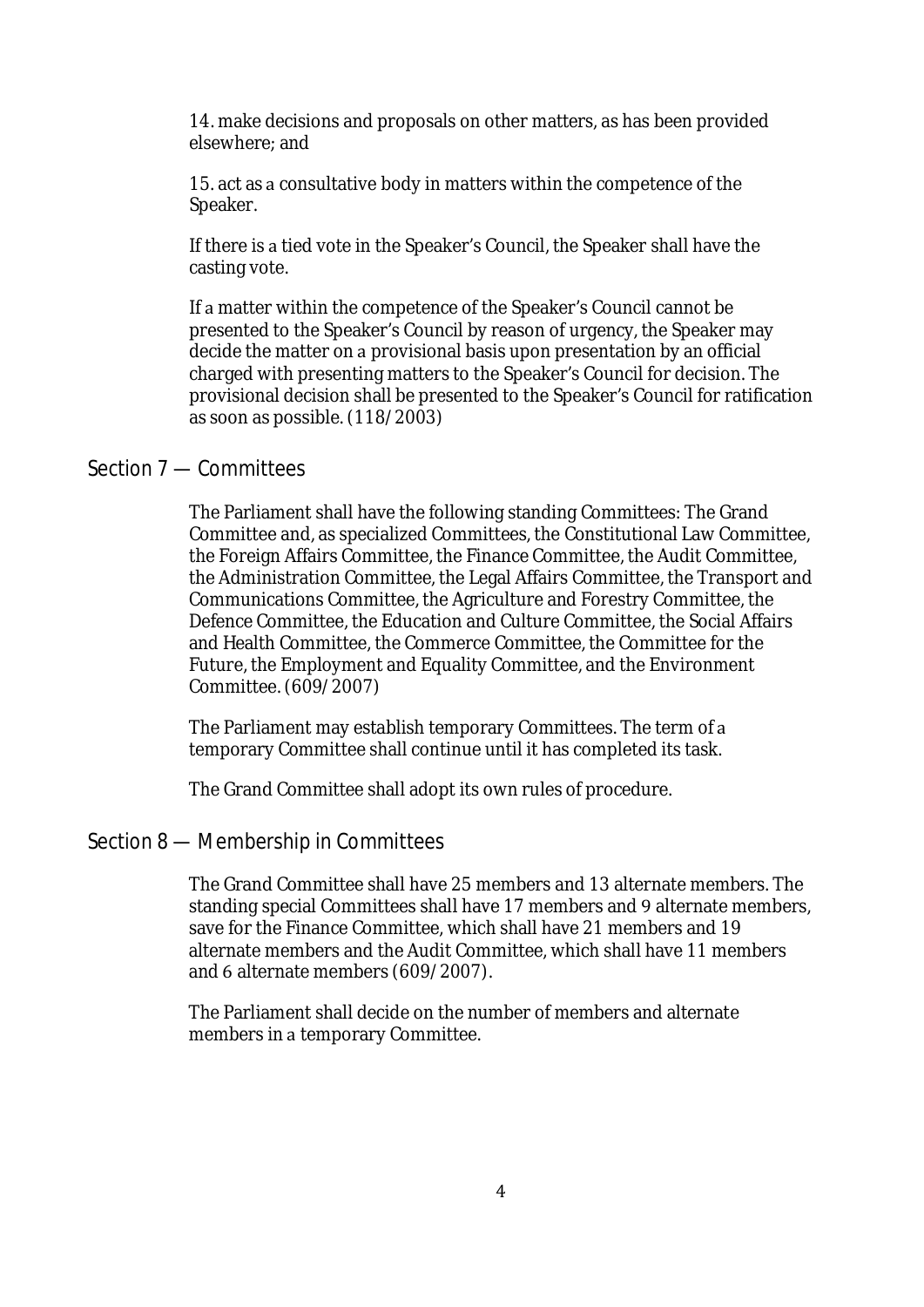Where necessary, the Parliament may, on the proposal of the Committee in question, decide to increase the number of alternate members in the Grand Committee or the number of members or alternate members in another Committee.

### Section 9 — Excuse from membership

A Representative who has already been elected a member of two Committees shall have the right to refuse membership in additional Committees.

For a valid reason, the Parliament may, on the request of a Representative, excuse him or her from membership in a Committee.

#### Section 10 — Representation of the Parliament in international bodies

The Parliament shall elect from among its members:

1. for each parliamentary session, 18 members and an equal number of alternate members for the Finnish delegation to the Nordic Council;

2. during the first annual session in a parliamentary term, five members of the Finnish delegation to the Council of Europe and the same number of alternate members; as well as (1190/2006)

3. for each electoral term, six delegates and an equal number of alternate delegates for the Parliamentary Assembly of the Organisation for Security and Cooperation in Europe, said delegates forming the Finnish delegation to the Parliamentary Assembly.

If, under an international agreement, the Parliament is to participate in the activities of another body, the Parliament shall decide on the election of its representatives therein.

The representatives of the Parliament, referred to in paragraphs (1) and (2), shall submit annual reports to the Parliament on their activities. The Speaker's Council may issue general instructions on how the representatives referred to in paragraph 2 shall be in contact with Parliament and its organs. (1023/2009)

### Section 11 — Parliamentary Ombudsman

A vacancy for the position of Parliamentary Ombudsman or Deputy Ombudsman shall be announced in the manner decided by the Speaker's Council. The election shall take place after the Constitutional Law Committee has evaluated the candidates.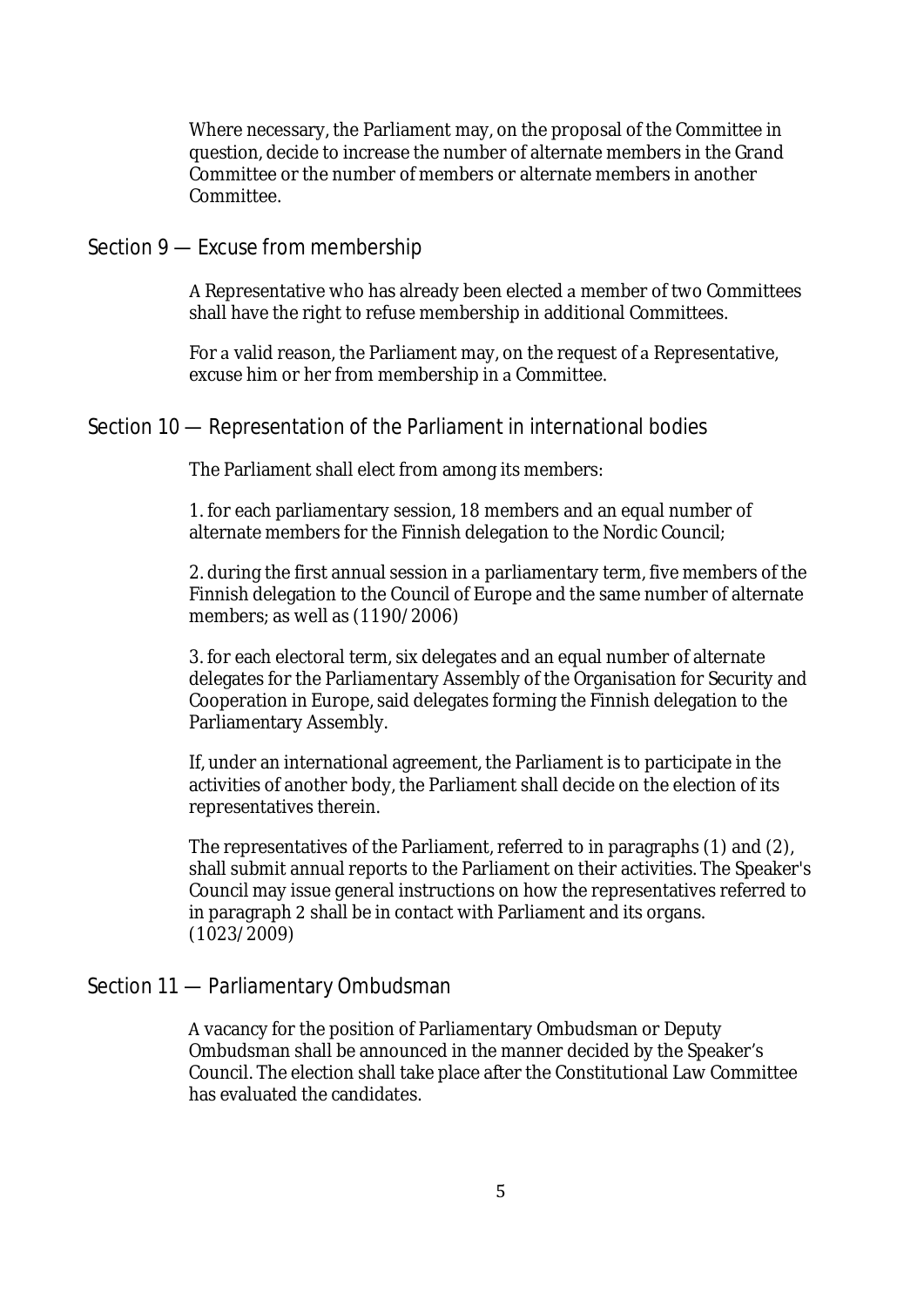The Parliamentary Ombudsman shall submit an annual report to the Parliament, as referred to in section 109 of the Constitution; where necessary, the Ombudsman may submit also special reports to the Parliament.

# Section 12 —Repealed (9.5.2007/609)

Section 13 — Governors of the Bank of Finland and auditors of the Bank of Finland (1190/2006)

> For each electoral term, the Parliament shall elect nine governors to supervise the operations of the Bank of Finland and the administration of the funds for which the Parliament is responsible. The governors shall submit an annual report to the Parliament; where necessary, they may submit also special reports to the Parliament. Every year, the Parliament shall elect the auditors of the Bank of Finland, in accordance with the specific provisions thereon. The auditors shall serve at the same time as the auditors responsible for the Parliament's funds.

### Section 14 — Auditors of the Parliament

The Parliament shall elect from among its members three auditors and a designated deputy for each auditor. The auditors elected by the Parliament shall then select a fourth auditor and his or her deputy, as provided in more detail in the Parliament's Finance Rules.

The auditors of the Parliament shall audit the finances and administration of the Parliament. The auditors shall submit an annual audit report to the Parliament.

# Section 15 — Board of the Library of Parliament

For each electoral term, the Parliament shall elect the board of the Library of Parliament, in accordance with the specific provisions thereon.

The board shall submit an annual report to the Parliament.

# Section 16 — Elections

The Parliament shall hold elections as provided in more detail in the Parliament's Election Rules. A personal election shall be held in the same manner as the election of the Speaker, unless otherwise provided elsewhere. There shall be no debate during an election.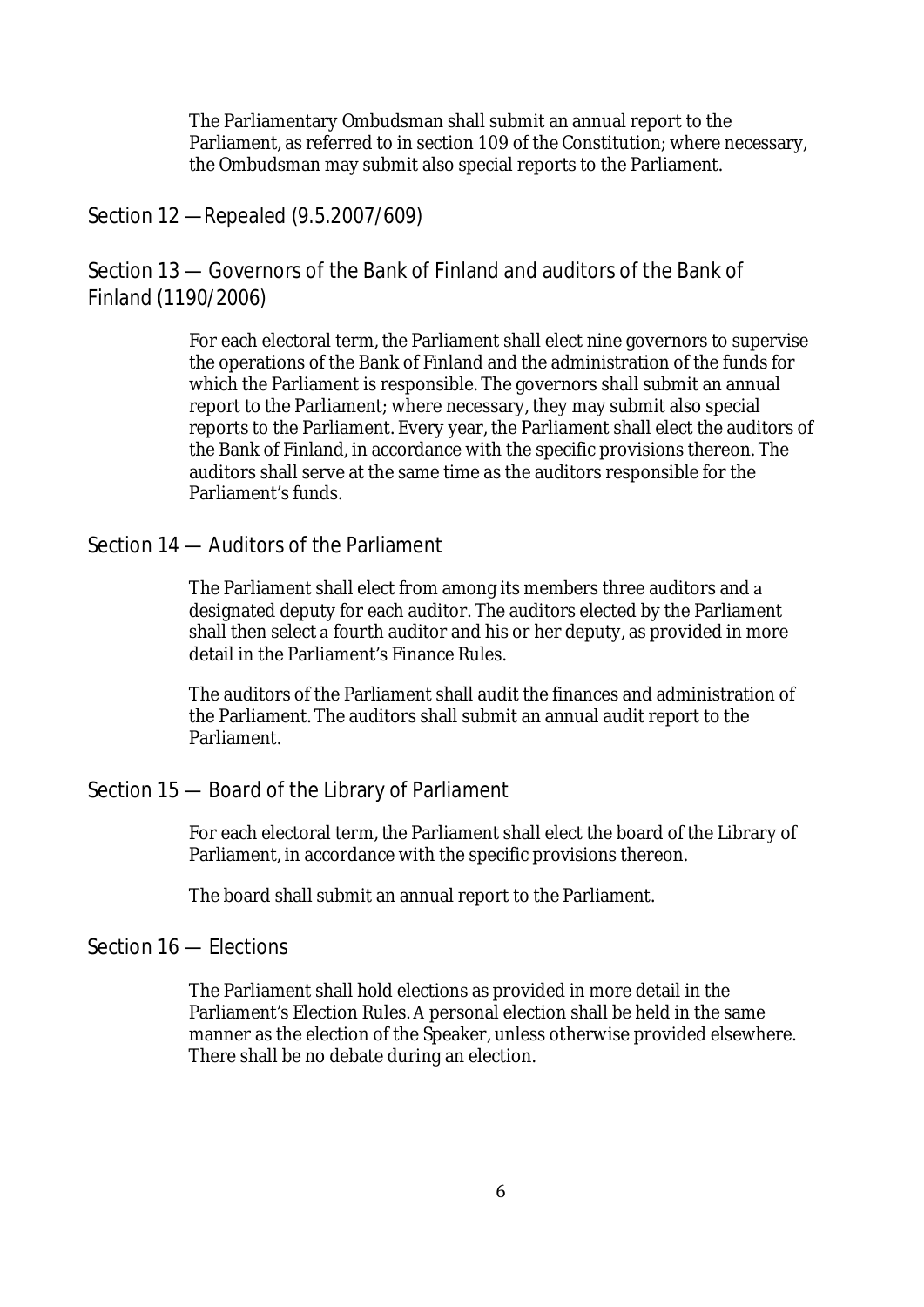The Parliament shall elect the Secretary General after the vacancy has been announced and the Office Commission has submitted its opinion on the candidates. If there are several candidates, an election of the Secretary General shall be held.

The Parliament shall elect the Director of the State Audit Office after the vacancy has been announced and the Finance Committee has evaluated the candidates. If there are several candidates, an election of the Director of the State Audit Office shall be held.

# Section 17 — Appointment and organisation of committees (1190/2006)

The Parliament shall appoint the permanent committees without delay after it has assembled for the first annual session of a parliamentary term. On the proposal of the Speaker's Council, a committee may be re-appointed after the Council of State has been appointed following a general election. (1190/2006)

Committees shall constitute themselves without delay after they have been appointed.

For its term, each Committee shall elect from among its members chairperson and a deputy chairperson. Unless the Committee unanimously decides otherwise, the provisions on the election of the Speaker apply, in so far as appropriate, to the election. The outcome of the election of the chairperson and the deputy chairperson shall be announced to the Parliament.

The first meeting of a Committee shall be convened by its oldest member. That member shall preside until the chairperson has been elected.

If the chairperson and the deputy chairperson of the Committee are disqualified from the consideration of a matter or prevented from attending a meeting of the Committee, a temporary chairperson shall be elected for the Committee. The election shall be held in the same manner as the election of the chairperson.

The provisions of this section apply, in so far as appropriate, also to the organisation of the other parliamentary organs.

# Section 18 — Rules of procedure of the parliamentary organs (609/2007)

The Parliament shall adopt, on the proposal of the Speaker's Council, the rules of procedure of the Parliamentary Ombudsman, the governors of the Bank of Finland and the trustees of the Social Insurance Institution. In addition, the Parliament may adopt other necessary rules of procedure.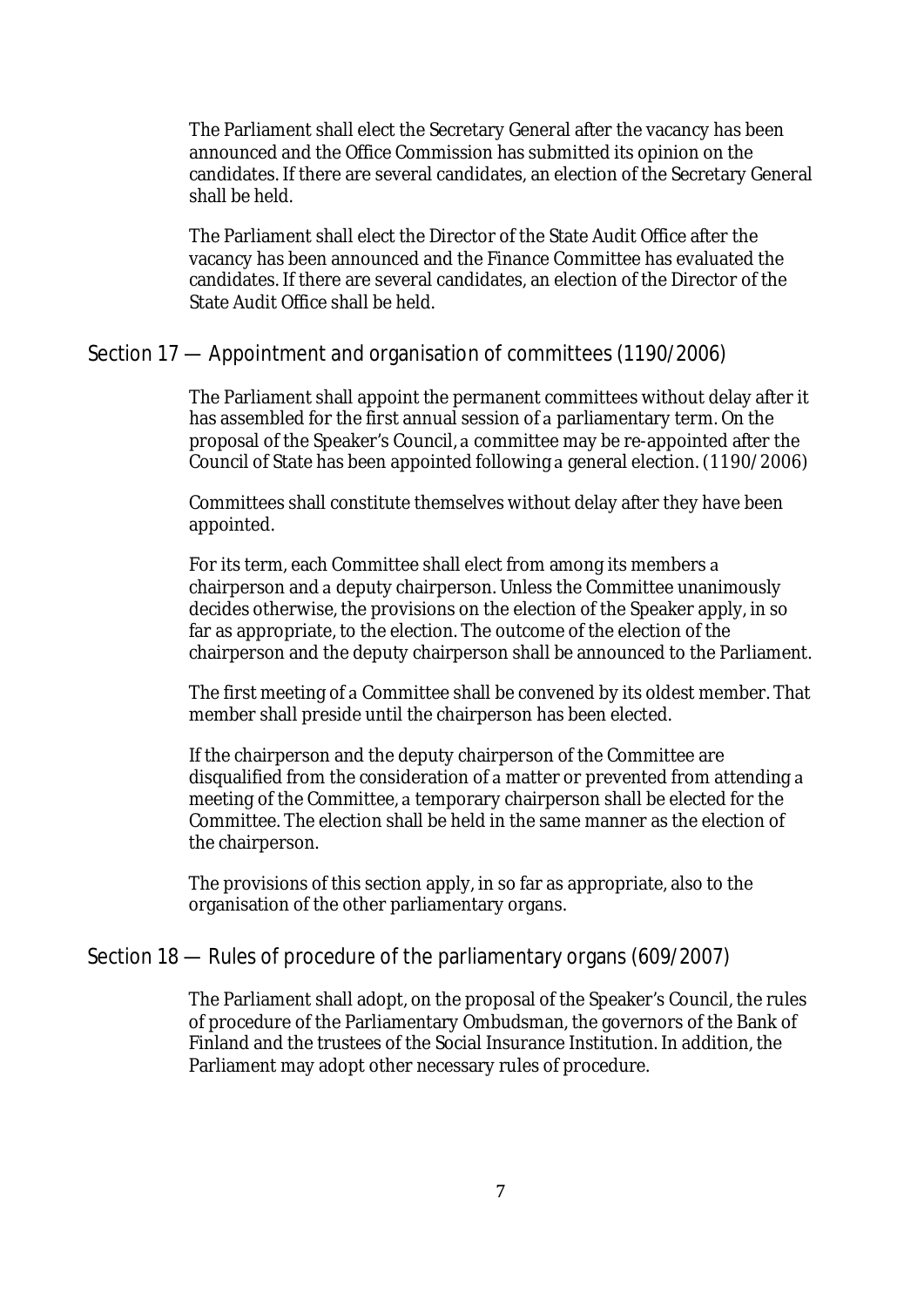# **Chapter 3 —The initiation of matters in the Parliament**

# Section 19 — Announcement of matters

The Speaker shall announce, in a plenary session, the arrival of a government proposal, a communication, a statement, a report, an annual report, a decree or another subordinate act or decision and citizens' initiative for consideration by the Parliament. (1272/2011)

The Speaker shall also announce the withdrawal of a government proposal or a parliamentary motion. If a government proposal or motion is withdrawn, its consideration shall cease.

### Section 20 — Parliamentary motions

Parliamentary motions shall be submitted to the Central Office. The motion shall include brief justifications. A single motion may not include unconnected matters, nor may a budget motion propose more than one budget item or other decision. (71/2011)

parliamentary motion may be submitted when the Parliament is in session. A budgetary motion may be put forward only on the basis of a budget proposal submitted to the Parliament; the motion must be put forward at the latest at noon on the tenth day after the announcement of the arrival of the proposal. budgetary motion on the basis of a supplementary budget proposal or a proposal complementing a budget proposal shall be put forward at the latest at noon on the fourth day after the announcement of the arrival of the proposal. (118/2003)

The first signatory of a parliamentary motion may withdraw the motion in writing.

# Section 21 — Proposals on parliamentary work (71/2011)

Representative shall have the right to propose the amendment of the Parliament's Rules of Procedure, the establishment of a temporary Committee and other matters within the competence of the Parliament, unless there are specific provisions on the initiation of such matters. The proposal shall be submitted to the Central Office. Where necessary, the Speaker's Council may issue a statement on the proposal.

### Section 22 — Interpellations (71/2011)

An interpellation shall be submitted to the Central Office. The interpellation shall then be presented in plenary session and sent, without debate, to the Government for a reply.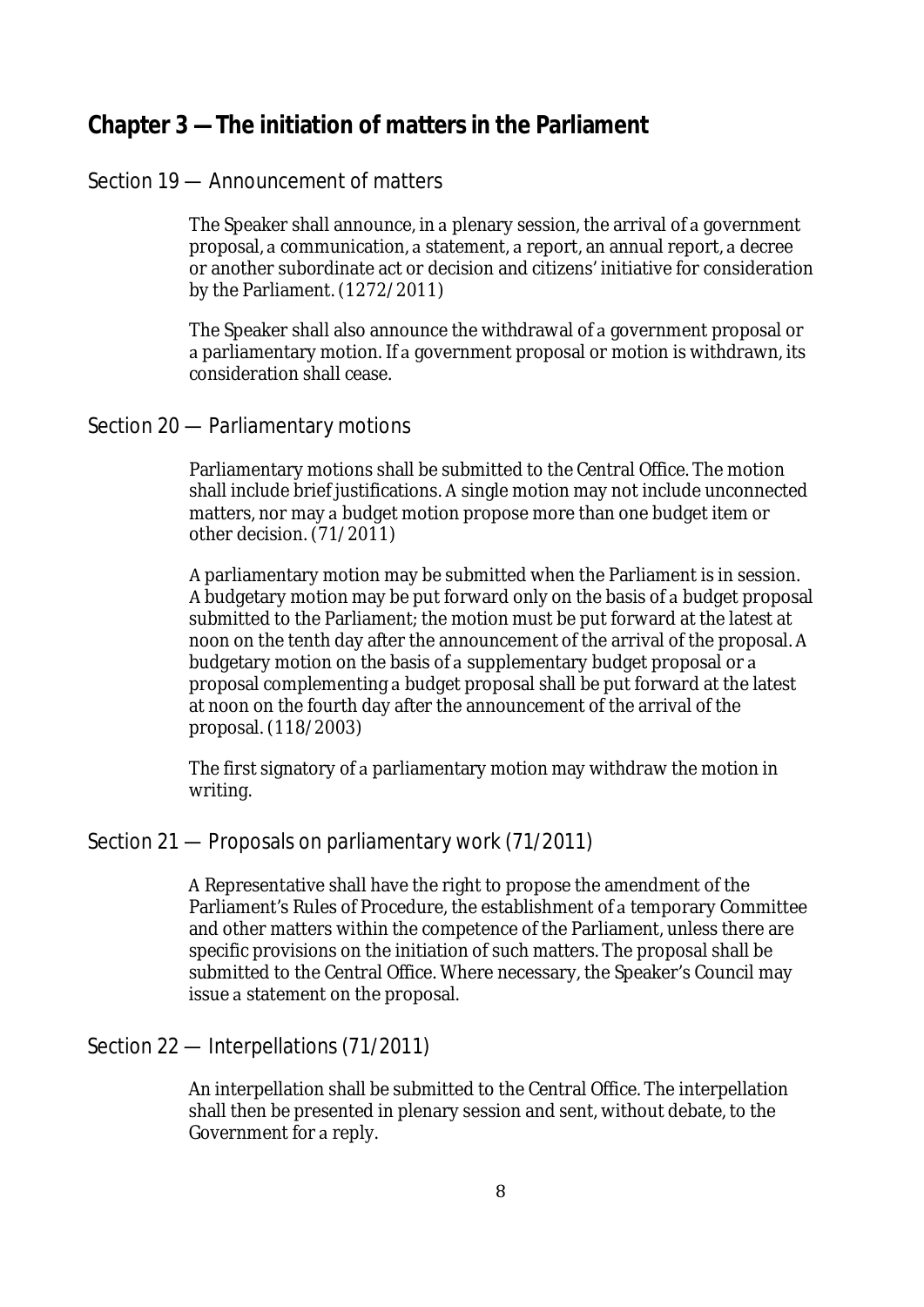The reply to the interpellation shall be given, at a time agreed with the Speaker, within 15 days of the interpellation having been made known to the Government.

A vote on confidence in the Government or a Minister shall be conducted if, in the course of the debate on an interpellation, a vote of no confidence in the Government or a Minister has been proposed. The Parliament may decide to refer the matter to a Committee, which shall make a proposal concerning the decision to be made by the Parliament.

### Section 23 — Government statements and government reports (71/2011)

A Government statement and a Government report shall be presented to the Parliament, after which it shall be taken up for deliberation in a plenary session.

A vote on confidence in the Government or a Minister shall be conducted if, in the course of the debate on a Government statement, a vote of no confidence in the Government or a Minister has been proposed. The Parliament may decide to refer the matter to a Committee, which shall make a proposal concerning the decision to be made by the Parliament.

When a debate on a Government report has been concluded, the Parliament shall decide to which Committee the matter is to be referred as well as whether one or more Committees shall submit their statement(s) on the matter to the Committee preparing the matter. The Committee shall propose the wording of statement of opinion on the Government report. However, Parliament may decide not to refer the matter to a Committee, in which case the Parliament does not adopt an opinion on the Government report.

# Section 24 — Prime Minister's announcements

An announcement by the Prime Minister, or a Minister designated by the Prime Minister, on a topical issue shall be presented to Parliament at a time agreed with the Speaker. (71/2011)

The Speaker shall decide whether to allow debate on the announcement. The floor may be given notwithstanding the provisions in section 50. When the Speaker deems that there has been sufficient debate, he or she shall close the debate. (895/2012)

### Section 25 — Question time (895/2012)

The Speaker's Council may decide that a debate be held in plenary session to allow for the Representatives to put questions to Ministers (question time).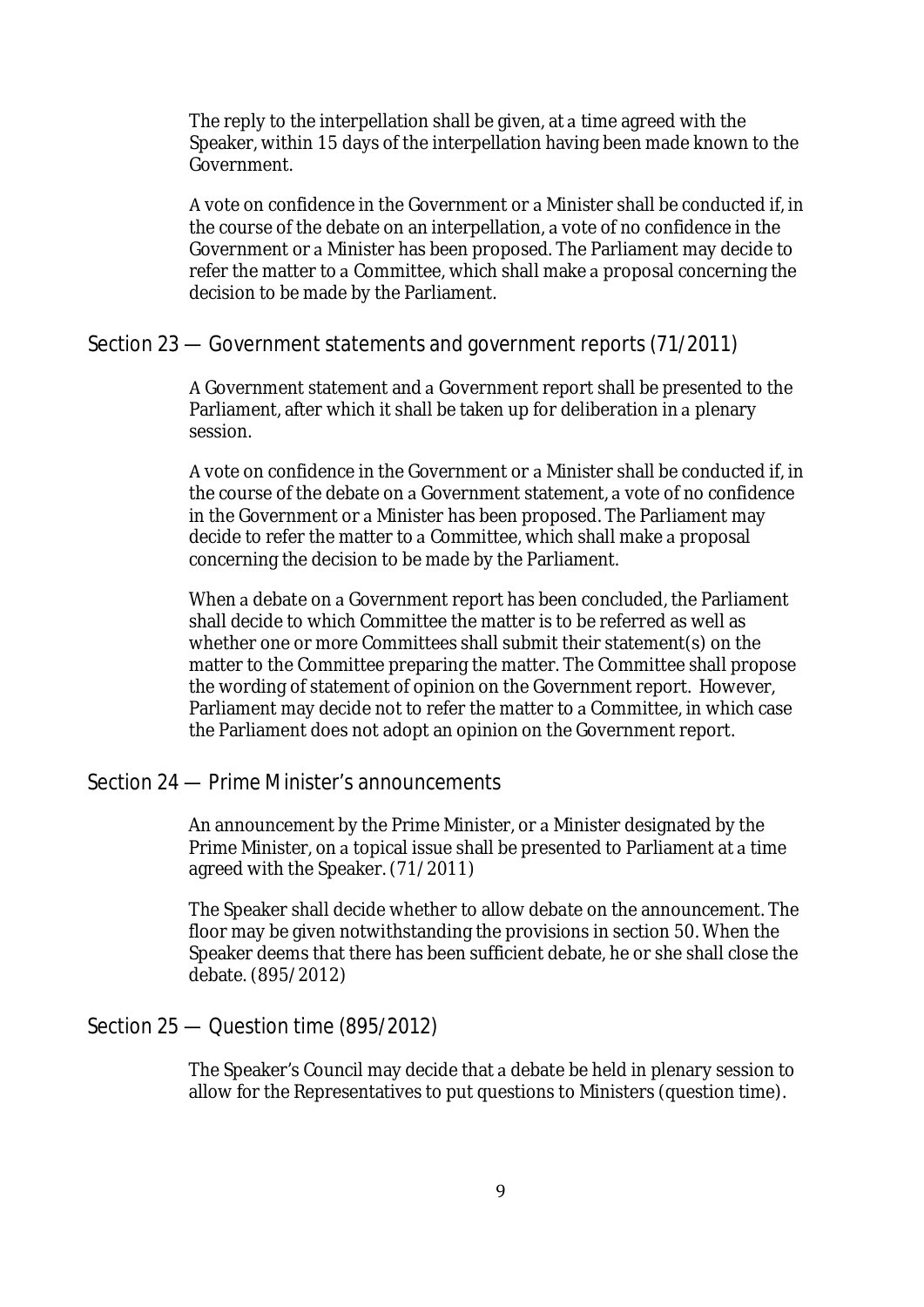In the debate during a question time, the floor may be given notwithstanding the provisions in section 50. The Speaker shall give the floor to Representatives for brief questions and to Ministers for responses as he or she sees fit. When the Speaker deems that there has been sufficient debate, he or she shall close the debate.

The Speaker's Council shall issue more detailed instructions on the matter.

### Section 26 — Topical debates

A Representative may propose to the Speaker's Council that a debate be held in plenary session on a given topical issue. (71/2011)

The Speaker's Council shall decide on whether to hold a topical debate. The floor may be given notwithstanding the provisions in section 50. When the Speaker deems that there has been sufficient debate, he or she shall close the debate. (895/2012)

The Speaker's Council shall issue more detailed instructions on the matter.

### Section 27 — Written questions

A Representative may pose a written question to a Minister on a matter within the competence of the Minister. The question, which must have a defined content, shall be submitted to the Speaker, who shall then send it to the Government. A question can be posed also during an interruption of the parliamentary session.

The answer to a written question shall be given within 21 days of the question being sent to the Government. The receipt of replies to written questions shall be recorded in the minutes of the plenary session. (71/2011)

The first signatory of a question may withdraw the question in writing.

For a special reason, the Parliament may, on the proposal of the Speaker's Council, decide that each Representative may pose only a limited number of written questions during a parliamentary session or a part of a session.

# Section 28 — Certain matters of criminal liability

The initiation, in the Constitutional Law Committee, of a matter concerning the legal responsibility of a Minister, as referred to in section 115 of the Constitution, shall be announced in plenary session.

communication pertaining to the President of the Republic, as referred to in section 113 of the Constitution, shall be presented to the Parliament and referred, without debate, to the Constitutional Law Committee for an opinion.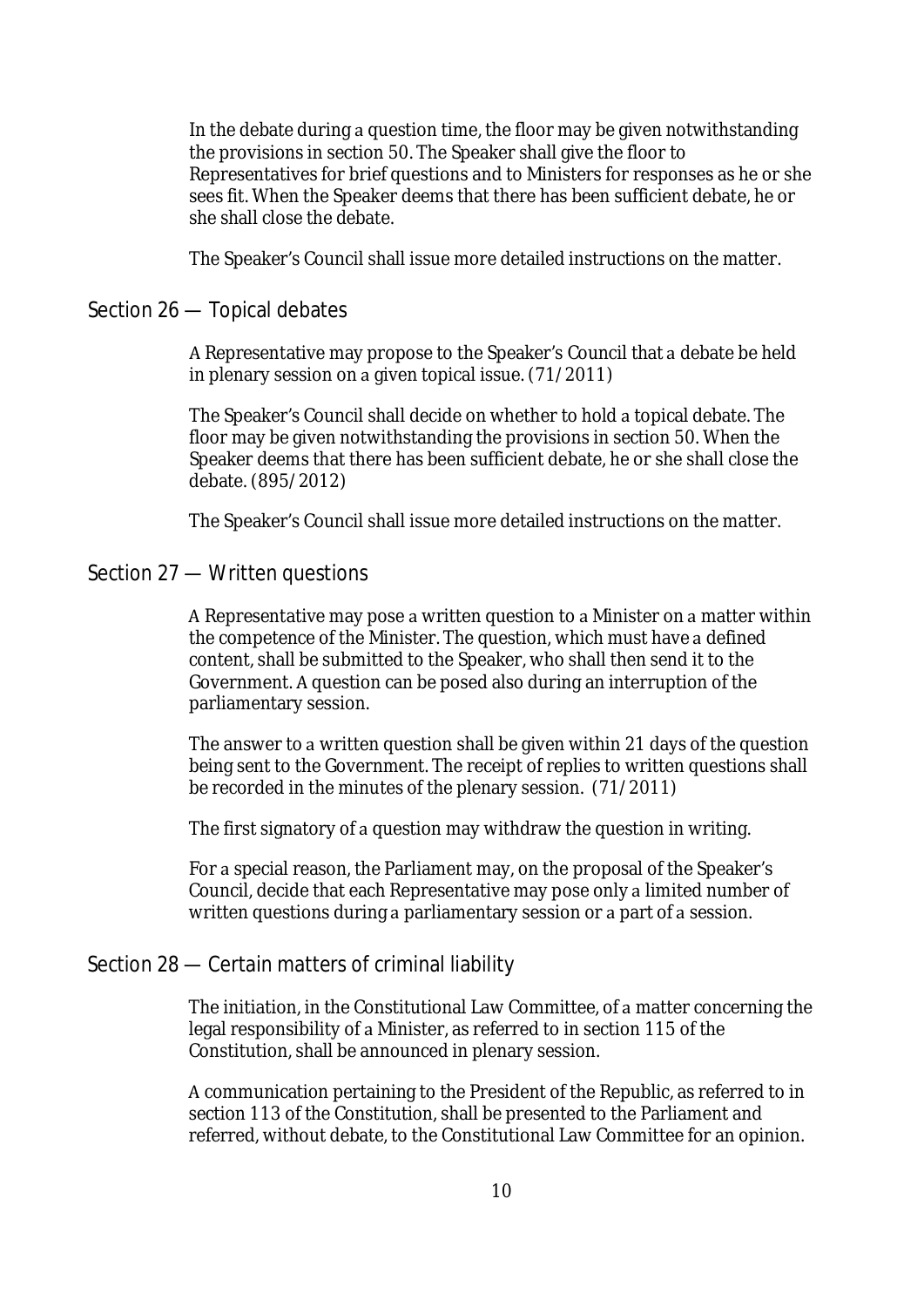# Section 29 — Declarations of personal interests (118/2003)

communication of the Government, containing an account of the personal interests of a Minister, as referred to in section  $63(2)$  of the Constitution, shall be presented to the Parliament. A debate on the matter shall be held in plenary session. The Parliament shall not make a decision on the basis of the communication. The same provisions apply when someone else than Minister makes a statutory declaration of personal interests to the Parliament.

# Section 30 —European Union matters. (1023/2009)

The Speaker shall refer a communication of the Government, referred to in section 96(2) of the Constitution to the Grand Committee or the Foreign Affairs Committee, depending on the nature of the matter. At the same time, the Speaker shall designate the Committee that is to provide a statement to the Grand Committee or the Foreign Affairs Committee. The Grand Committee or the Foreign Affairs Committee may set a deadline for the statement of that Committee.

The referral of the communication of the Government to the Committees shall be announced in plenary session.

Documents supplied to Parliament by the European Union's institutions according to the Treaty on European Union that was concluded in Lisbon on 13 December 2007 (EU Treaty), that contain a proposal for a legislative act shall be recorded as received by the Grand Committee, which shall send them to the appropriate special committees as well as the Legislative Assembly of Åland so that they may express to the Grand Committee their opinion on the legislative proposal from the viewpoint of the principle of subsidiarity as defined in Article 5 of the EU Treaty. (1023/2009)

Parliament may, on the proposal of the Grand Committee, decide to send a reasoned opinion as referred to in Article 6 of the protocol on the application of the principles of subsidiarity and proportionality attached to the EU Treaty and decide on Parliament's position regarding an action as referred to in Article 8 of the protocol. In cases referred to in Article 6 of the protocol, Parliament's decision and the report of the Grand Committee shall be forwarded to the European Union's institutions. (1023/2009)

The examination of an initiative taken by the European Council on the basis of Article 48(7) of the EU Treaty shall be subject to the provisions in section 32. (1023/2009)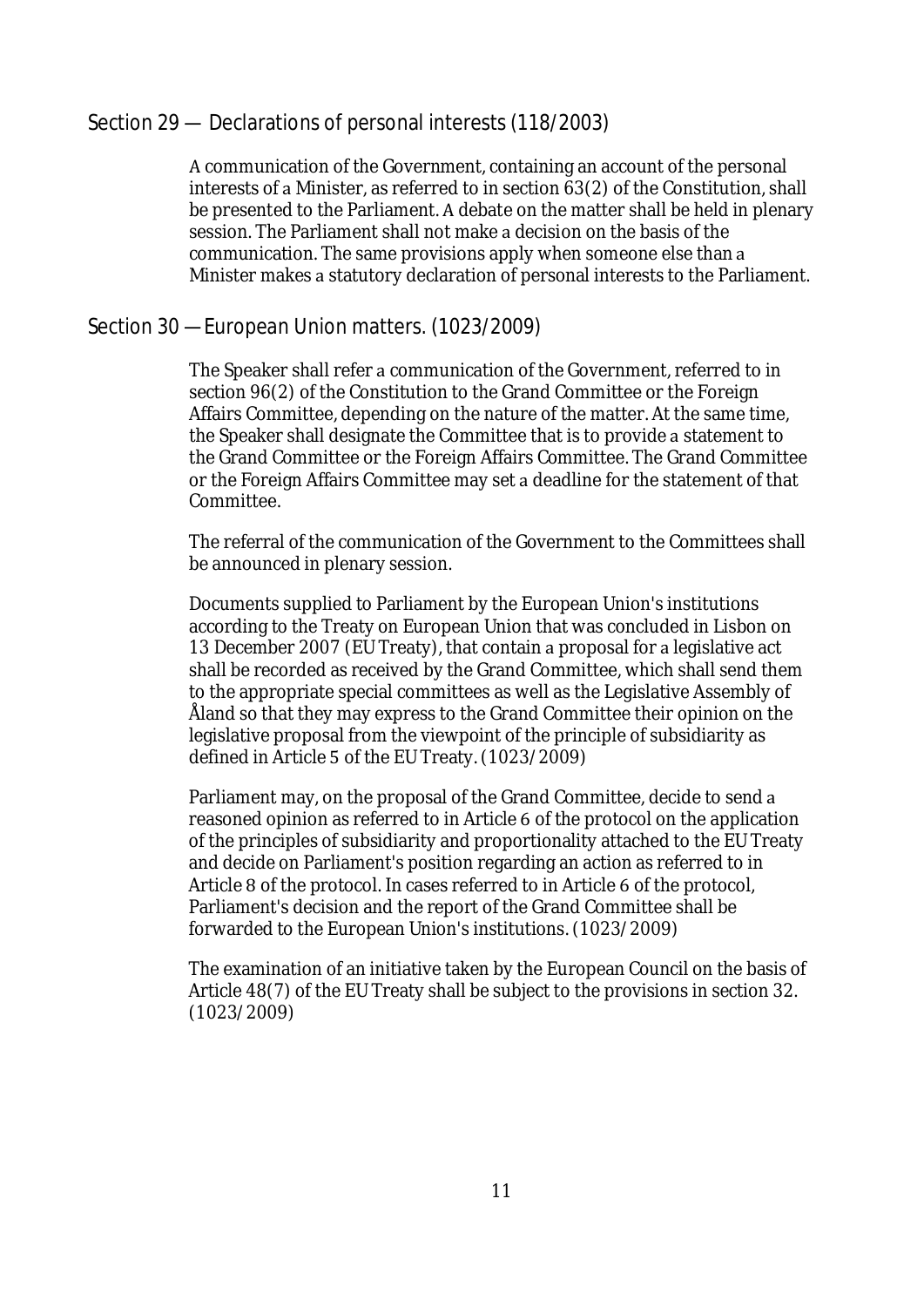# Section 30 a — Information received by a Committee (895/2012)

On the motion of a Committee, the Speaker's Council may decide that information referred to in section 47(2) of the Constitution be debated in plenary session; in this event, the Parliament shall not make a decision on the matter. The floor may be given notwithstanding the provisions in section 50. When the Speaker deems that there has been sufficient debate, he or she shall close the debate.

# Section 31 — Supplementary government proposals

proposal that supplements an earlier government proposal shall be referred to the Committee which is dealing with the original proposal. That Committee shall deal with the original government proposal and the supplementary proposal jointly.

# Section 31a — Audit Committee´s right of initiative (609/2007)

The audit committee may on its own initiative raise issues that are within the committee's remit according to section 90, paragraph 1 of the Constitution and may issue reports on them for the plenary session.

# **Chapter 4 — Preparation of matters for plenary session**

# Section 32 — Referral to Committee

Government proposals, parliamentary motions, legislative proposals left in abeyance, Acts not confirmed, citizens' initiatives, reports submitted to the Parliament, decrees and other subordinate acts and decisions subjected to parliamentary scrutiny, and proposals for the Parliament's Rules of Procedure, proposals for acts governing parliamentary officials, Parliament's Election Rules and other instructions and rules of procedure, Initiatives taken by the European Council on the basis of Article 48(7) of the EU Treaty as well as the other matters so ordained, shall be prepared in Committee before they are taken up for a decision in plenary session. In addition, other matters shall be referred to Committee for preparation when the Parliament so decides. (1272/2011)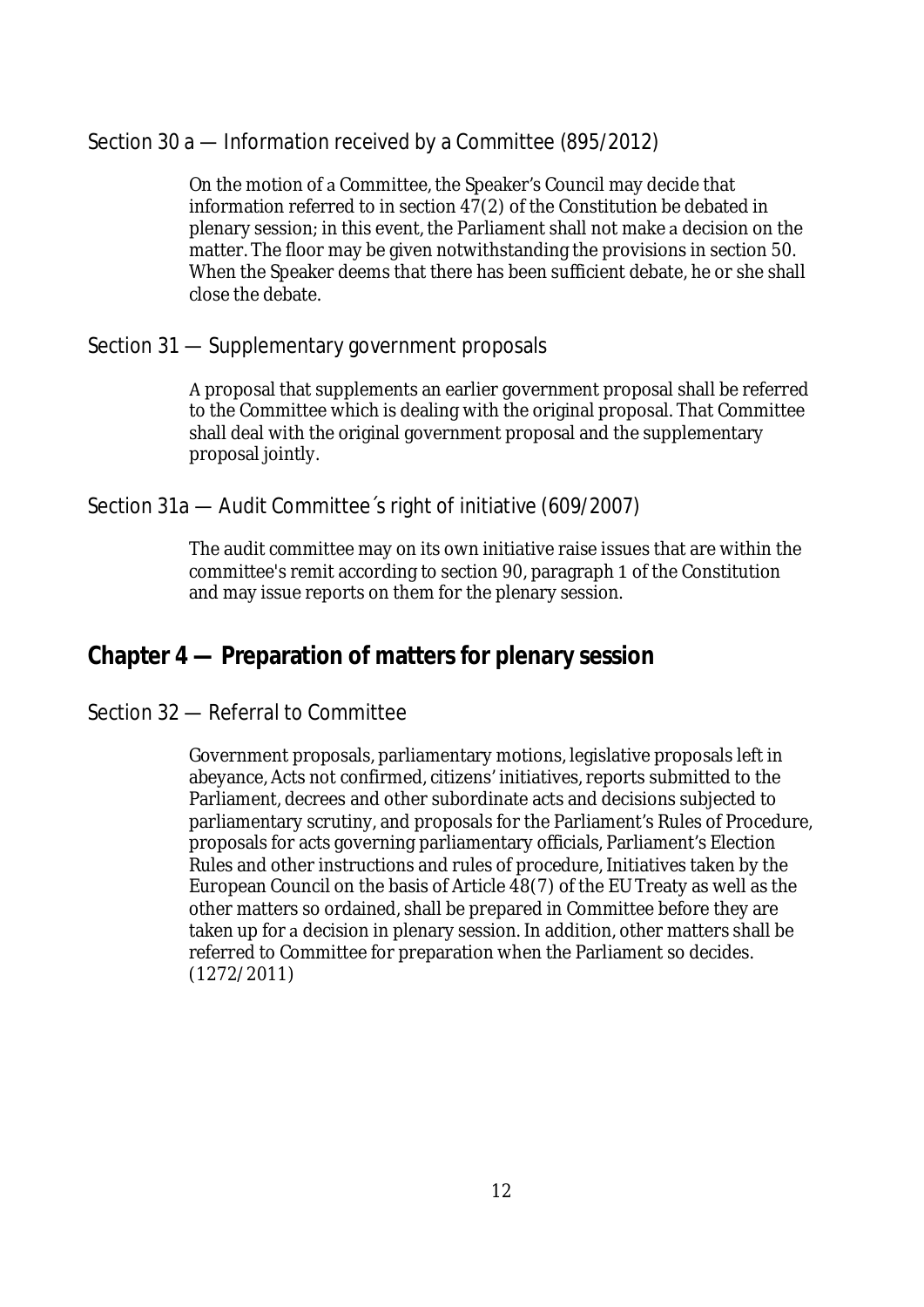debate (introductory debate) shall be held in plenary session for the purpose of referring these matters to Committee. At the conclusion of the introductory debate, the Parliament shall decide, on the proposal of the Speaker's Council, to which Committee the matter is referred. The Speaker's Council may decide on the referral of a supplementary government proposal to Committee without an introductory debate; such a decision shall be announced in plenary session. Section 33 contains provisions on the referral of petitionary motions to Committee.

At the same time, the Parliament may decide that one or more other Committees shall issue a statement to the Committee preparing the matter.

A proposal on the enactment, amendment or repeal of the Constitution shall be referred for preparation to the Constitutional Law Committee. The annual report of the Government shall be referred for preparation to the Audit Committee. An initiative taken by the European Council as referred to in paragraph 1 shall be sent to the Grand Committee or the Foreign Affairs Committee for preparatory examination. (1022/2013)

The Parliament may issue instructions to the Committees on the preparation of the matter.

### Section 33 — Referral of petitionary motions to Committee

The Speaker's Council shall decide on the referral of a petitionary motion to Committee. An announcement of the referral of a petitionary motion to Committee shall be made in plenary session.

The Speaker's Council may assign the decision on the referral of a petitionary motion to Committee to be made by the Parliament; in this event, an introductory debate on the matter shall be held in plenary session.

### Section 34 — Order of business (10/2006)

Committee shall without delay deal with the matters referred thereto and, as the case may be, issue its report to the plenary session or its statement to another Committee.

Matters relating to the confidence in the Government or a Minister shall be dealt with as urgent. In general, a Committee shall deal first with government proposals and government communications on European Union affairs. (71/2011)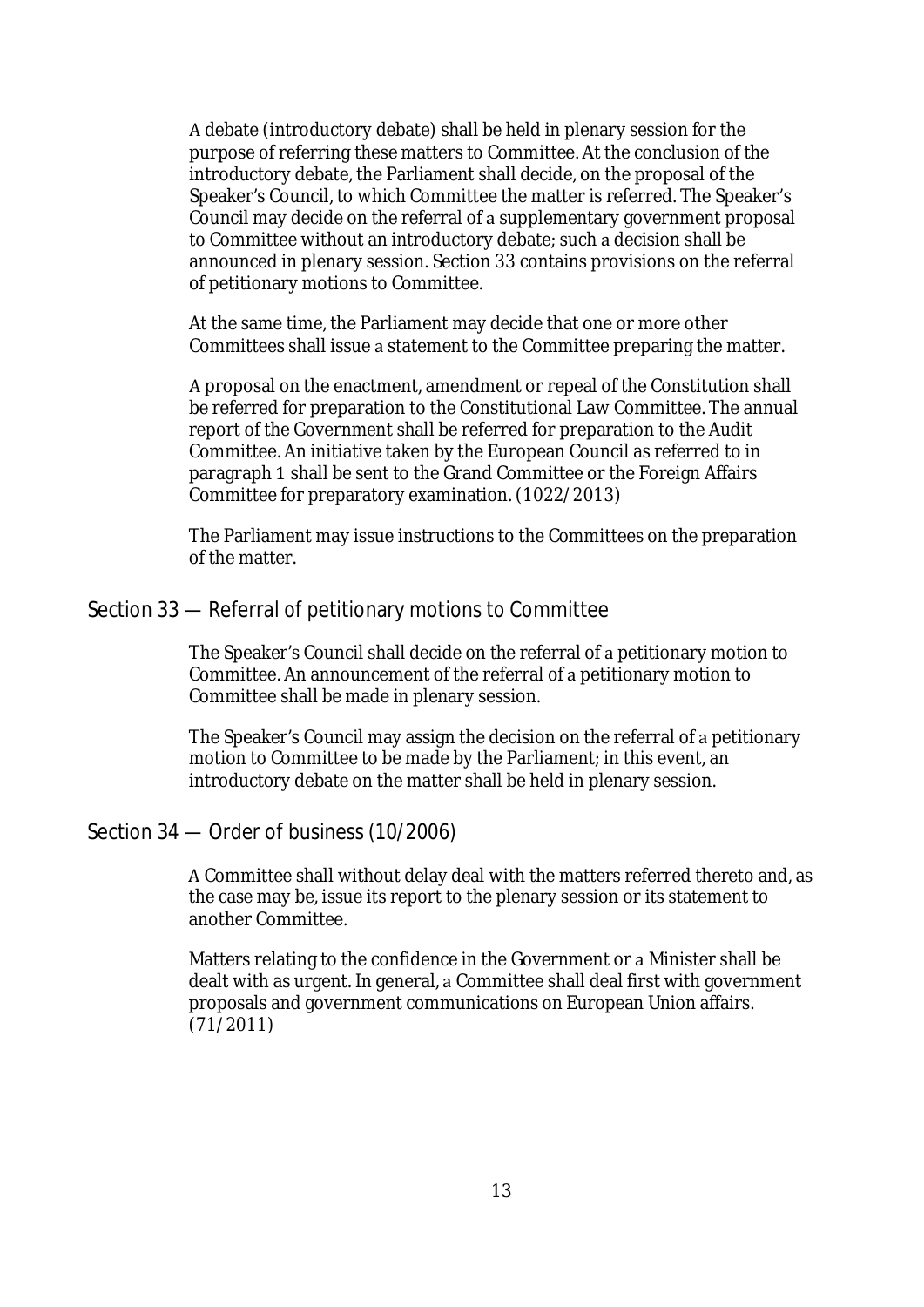Government proposals and parliamentary motions concerning the same matter shall be dealt with in conjunction with each other shall be the subject of a joint report, unless special reasons require a different procedure to be followed. Committees shall, however, ensure that reports on Government proposals are not delayed by matters being joined. (10/2006)

The Speaker's Council may issue more detailed instructions on the order of business to be followed in the Committees.

# Section 35 — Meetings of the Committees

The Committees shall meet according to their workload. When the Parliament is in session, the Committees shall meet primarily on weekdays other than Monday or Saturday. The chairperson of a Committee shall call the Committee to a meeting.

When the parliamentary session is interrupted or when the Parliament has concluded its work, a Committee shall meet on the initiative of the chairperson or if at least one third of the members of the Committee so request from the chairperson. The chairperson shall call the Committee to a meeting also on the request of the Government. (71/2011)

When the chairperson of a Committee is prevented from attending to his or her duties, the provisions in paragraphs (1) and (2) above apply to the deputy chairperson of the Committee. If a member of a Committee is prevented from attending a meeting of the Committee or disqualified from dealing with the matter at hand, an alternate member shall take his or her place.

# Section 36 — Right to be present in Committee meetings

The Speaker and the Deputy Speakers have the right to be present in Committee meetings.

When the Grand Committee is considering a legislative matter, every Representative has the right to be present in the meeting. However, the Representative elected from the constituency of the Åland Islands has always the right to be present in the meetings of the Grand Committee.

Section 37 — Hearing of experts

Committee may hear expert opinions.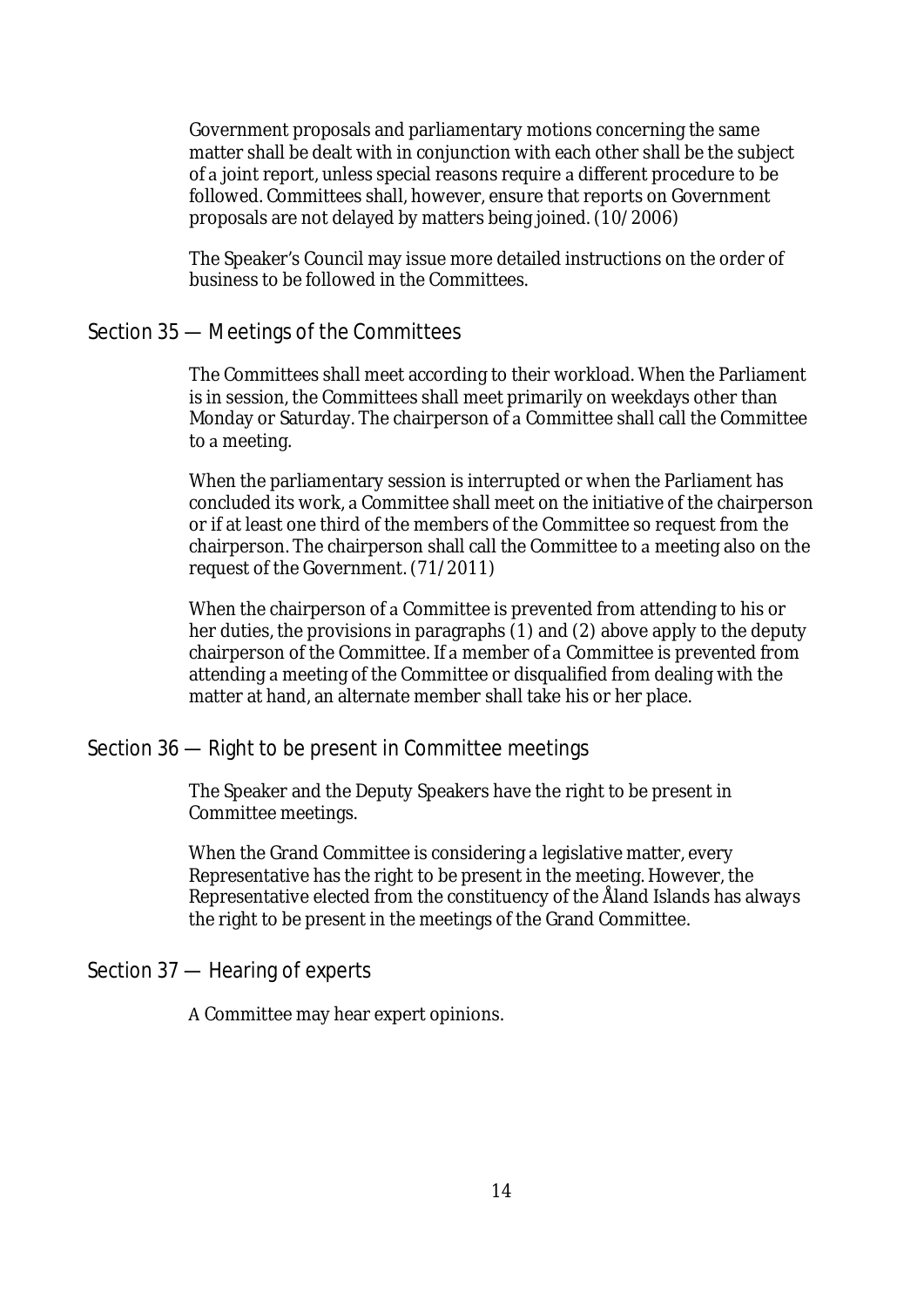When a citizens' initiative is being considered, the Committee shall reserve the representatives of the initiative's authors an opportunity to be heard. When legislative proposal or another matter specifically involving the Sámi is being considered, the Committee shall reserve the representatives of the Sámi an opportunity to be heard, unless there are special reasons for the contrary. (1272/2011)

### Section 38 — Statement of another Committee

A Committee may request the statement of another Committee on a matter under its preparation or on information referred to in section 47(2) of the Constitution. In addition, the Grand Committee and the Foreign Affairs Committee may request the statement of another Committee on a proposal or report referred to in sections 96 and 97 of the Constitution. (118/2003)

If, in respect of a legislative proposal or another matter under preparation in a Committee, a question arises as to its constitutionality or relation to human rights treaties, the Committee shall request a statement on the matter from the Constitutional Law Committee.

As regards its own field of competence, a Committee may, on its own initiative, issue a statement on the State budget proposal to the Finance Committee within 30 days of the referral of the proposal to the Finance Committee.

### Section 39 — Consideration in Committee (10/2006)

Having received the information necessary for a decision in the matter, Committees shall conduct a preparatory discussion, at which its members have the opportunity to express their views on the matter in all respects and on the basis of which the secretary of the Committee prepares a draft of a report or statement. A general discussion shall be conducted on the basis of the draft and the matter given a detailed reading, at which a decision is made on the Committee's proposals as well as on the reasons to be presented in support of the report or statement.

The Committee may decide unanimously to regard the detailed reading as the one in which the final decision in the matter is made. In other cases, the matter shall be given a separate decisive reading, based on the report or statement adopted by the Committee. In that case, the members of the Committee shall be accorded the opportunity to conduct a general discussion and a detailed reading shall be conducted.

proposal for rejection shall be decided on after proposals concerning the contents of the matter have been dealt with.

Upon seconded proposal, a matter shall be deferred once to a subsequent meeting of the Committee. After this, the matter shall be deferred if the Committee so decides. (71/2011)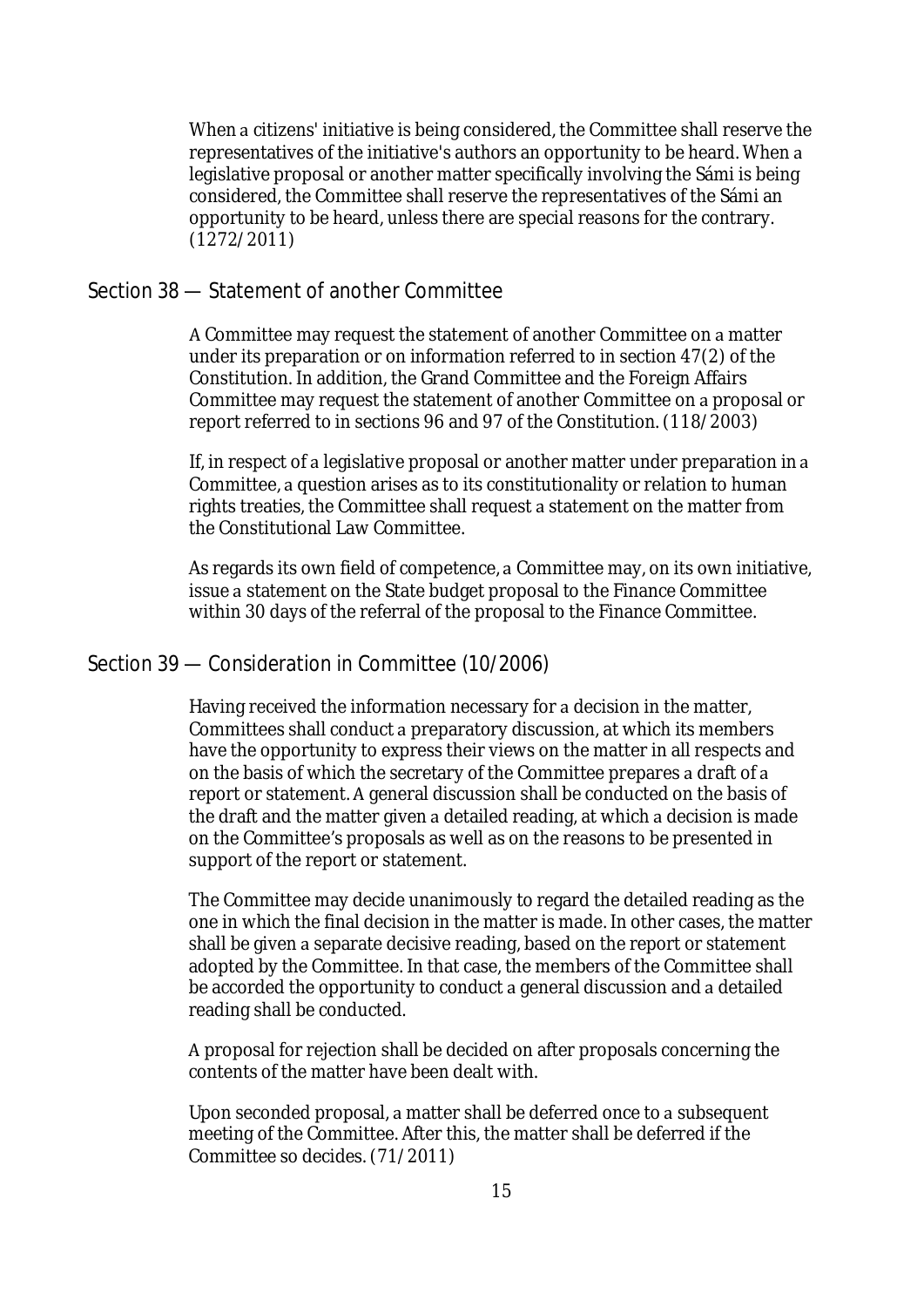A Committee may choose a representative from among its own number to substitute for its chairperson in presenting a report or statement at a plenary session or at the Grand Committee when a statement is made to it.

# Section 40 — Voting in a Committee (10/2006)

The Committee shall decide on the voting procedure to be used in a given matter. However, an open vote, in accordance with the roll call, shall be taken if the chairperson deems this necessary or a member of the Committee so demands.

In the event of a tied vote, the decision shall be made by drawing lots. However, if the Constitutional Law Committee votes in a matter referred to in section 28 and there is a tie, the more lenient position shall be the decision of the Committee.

# Section 41 — Committee sections

A Committee may assign a section, from among its members, to prepare a matter under consideration and to draw up a draft report or statement.

The provisions on the consideration of matters in a Committee apply, in so far as appropriate, to the consideration of matters in a Committee section.

### Section 42 — Committee reports and statements (10/2006)

The reports and statements of a Committee shall be concise. The proposals of the Committee shall be formulated as resolutions. The same applies to reservations and dissenting opinions, unless these are limited to the expression of a position different from that of the Committee.

A report and a statement shall bear the names of the members participating in the decisive reading of the matter. If a member has participated only partially, this shall also be indicated.

A reservation concerning a report and a dissenting opinion relating to a statement shall be submitted g to the secretary of the Committee within the time determined by the Committee. A protest and a dissenting opinion shall correspond to the stance of the signatories when the matter was decided. (71/2011)

A report, a statement and the appended reservations and dissenting opinions shall be scrutinised by the secretary of the Committee, unless the Committee decides otherwise.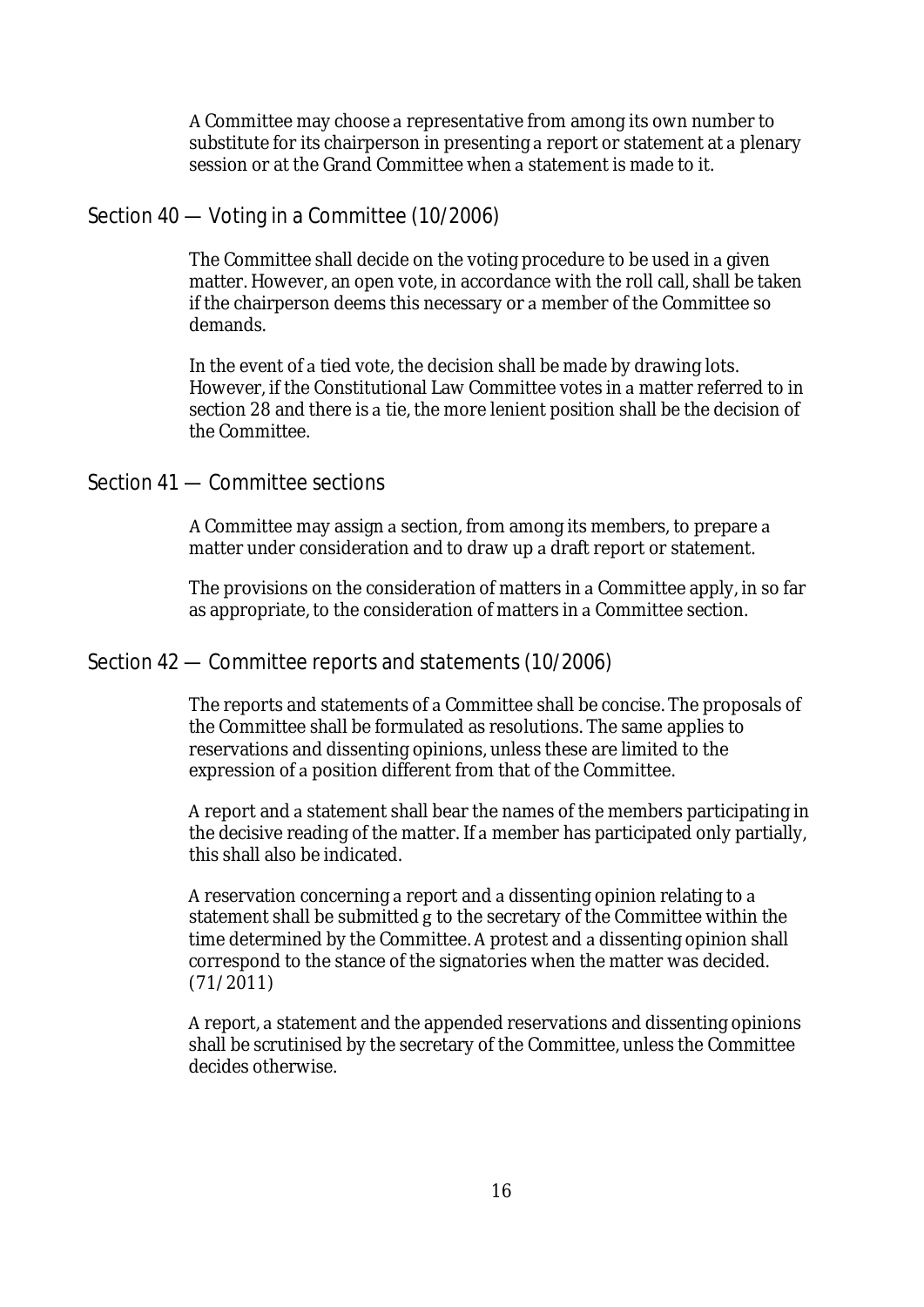# Section 43 — Committee minutes (10/2006)

Minutes shall be kept at Committee meetings, indicating the members present and the experts heard as well as the proposals and decisions made, with votes. The secretary of the Committee shall validate the minutes with his or her signature.

Committee minutes and other documents shall be archived in accordance with separate instructions confirmed by the Speaker's Council.

# Section 43a — Publicity of Committee documents (10/2006)

Committee minutes shall be stored in an information network accessible by the public. Preparatory documents concerning a matter shall become public when consideration of the matter by the Committee has been concluded. However, a parliamentary group not represented on a Committee or a section of a Committee shall have the right to receive copies of the documents relating to a pending matter, unless they are secret.

Committee's documents shall be kept secret if divulging information about them would cause significant harm to Finland's international relations or to capital or financial markets. Documents containing confidential commercial or professional information or details of a person's state of health or financial situation shall be kept secret if divulging information on them would cause significant harm or damage, unless a compelling public interest requires their publication. A Committee may, for a comparable compelling reason, decide that a document is to be kept secret.

Documents declared confidential by a Committee in accordance with Section 50.3 of the Constitution shall also be kept secret. A request by the Government that a Committee observe confidentiality in a matter relating to Finland's international relations or European Union matters shall be complied with until the Committee in question has made a decision concerning the request.

The provisions of Section 31 of the Act on Openness of Government Activities (621/1999) shall apply, where appropriate, to the length of the period for which a Committee's documents shall be kept secret, unless the Committee decides on a shorter period.

The Speaker's Council may issue more detailed instructions concerning the publicity of committee documents.

# Section 44 — Grand Committee (10/2006)

Unless otherwise provided in the Rules of Procedure of the Grand Committee, the provisions in sections 34, 35, 37 and 39—43 and 43a apply, in so far as appropriate, to the consideration of matters in the Grand Committee.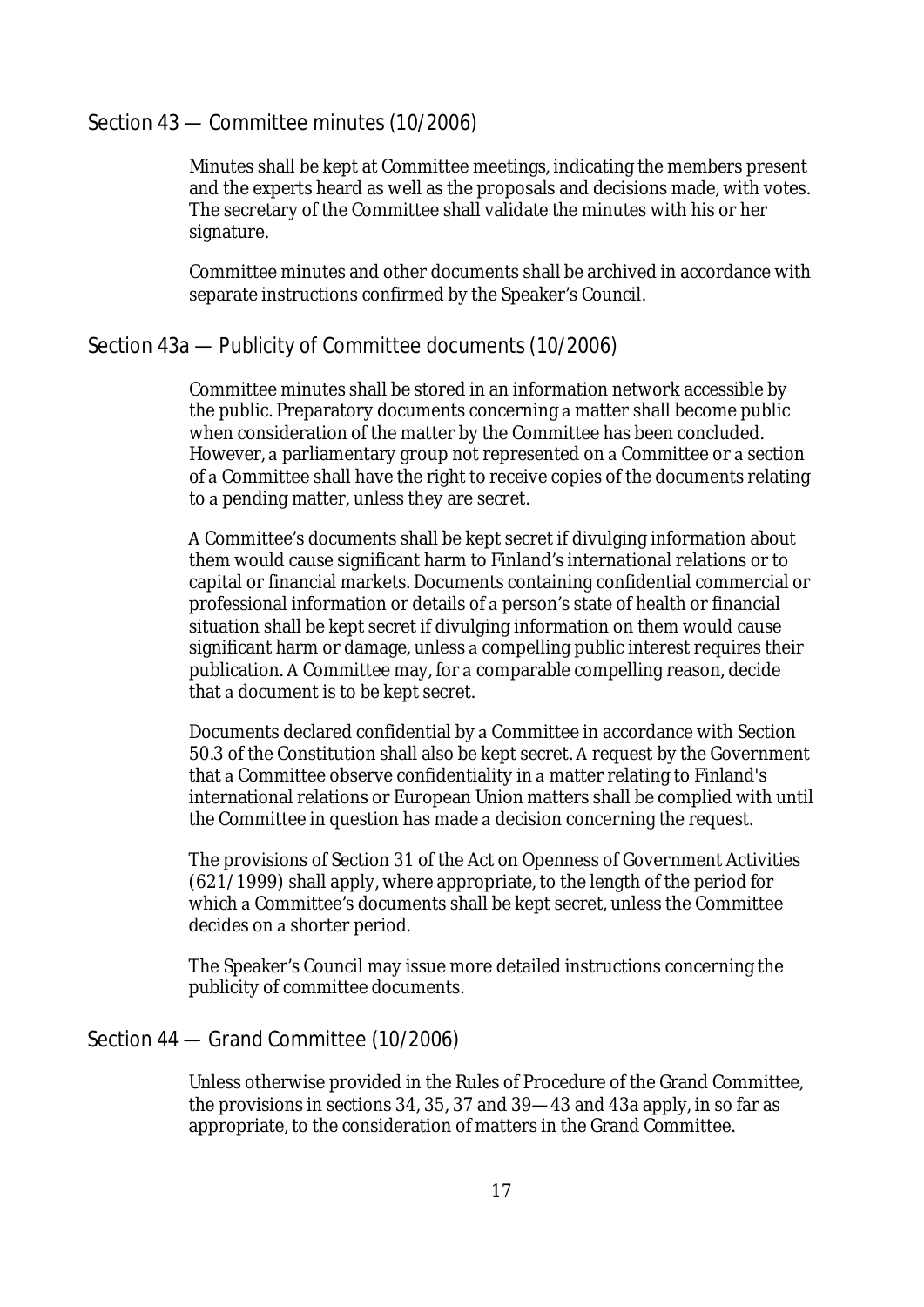# **Chapter 5 — Consideration of matters in plenary session**

# Section 45 — Plenary sessions

Plenary sessions shall be held according to the workload of the Parliament. The Speaker shall convene the plenary sessions, where possible in accordance with a schedule of plenary sessions adopted by the Speaker's Council. Plenary sessions shall primarily be held on weekdays other than Monday or Saturday.

# Section 46 — Agendas of plenary sessions

The agendas of plenary sessions shall contain a list of the matters to be considered, their stage of consideration and the pertinent documents.

The Speaker shall determine the agendas of plenary sessions. When matters are being included in the agenda, the earlier decisions of the Parliament and the schedule of plenary sessions adopted by the Speaker's Council shall be taken into account.

The Speaker has the right to alter a posted agenda and to interrupt the consideration of a matter.

### Section 47 — Presence

The roll shall be called in the beginning of each plenary session. In a plenary session held later on the same day, the roll need not be called, at the discretion of the Speaker; in this event, the Representatives present in the earlier plenary session shall be deemed present.

representative who appears in plenary session within 15 minutes of the roll call, shall be deemed to have been present in the roll call. A Representative appearing later than this shall be deemed to have been present as from the time when he or she announces himself or herself to the Speaker.

*Subsectionrepealed (895/2012)*

# Section 48 — Recording absence (219/2007)

A record of an absence from a plenary session because of a task associated with parliamentary work or due to illness, maternity, paternity or parental leave shall be entered in the minutes of the plenary session.

The Speaker's Council shall issue guidelines concerning the tasks to be deemed as associated with parliamentary work as well as concerning the recording of attendances and absences.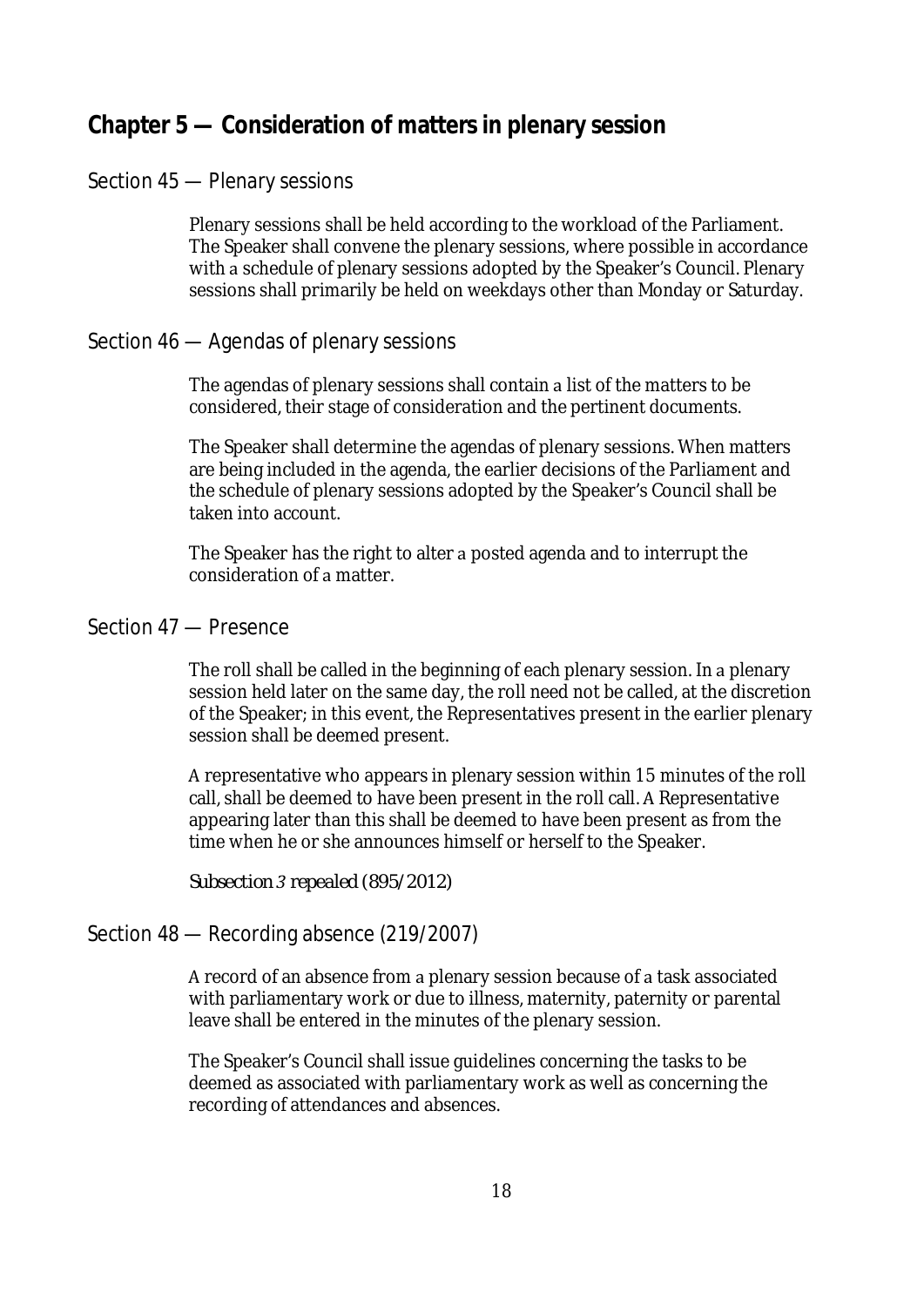### Section 49 — Speaker's duties in plenary sessions

The Speaker shall chair the plenary session and maintain order therein, as well as make the proposals for decisions and for voting. The Speaker shall make proposals only as is required for the implementation of the Constitution, the Parliament's Rules of Procedure and the decisions of the Parliament.

The Speaker shall see to it that those who have the floor keep to the issue under consideration. If a person who has the floor digresses, the Speaker shall exhort him or her to keep to the issue. If the exhortation is not heeded, the Speaker may deny the floor to the person in question.

# Section 50 — Giving the floor

In plenary session, the Representatives shall be given the floor in the order of requests.

Before the floor is given to others who request it, it shall be granted to the spokesperson of a Committee and, in the case of a parliamentary motion during an introductory debate, to the first signatory of the motion, or to the chairperson of a Parliament-appointed body that has given its report, if this person is a Representative, or to a Representative designated by the body. The Speaker may give the floor also to a spokesperson of a Committee that has presented its statement and, when a special ground exists, to the first signatory of a reservation, after the other presentations have been made. After an interpellation has been replied to, the floor shall be given first to the first signatory of the interpellation. (10/2006)

The Speaker may, at his or her discretion, give the floor to a Minister, the Chancellor of Justice of the Government or the Parliamentary Ombudsman before others requesting the floor.

The Speaker's Council may reserve a part of a debate in advance for speeches, which shall have a maximum duration fixed by the Speaker's Council.

Sections 24–26 and 30a apply to the giving of the floor during topical debates, question times and the debates arising from the Prime Minister's announcements. (895/2012)

The Speaker's Council shall issue more detailed instructions on requesting the floor and on speaking.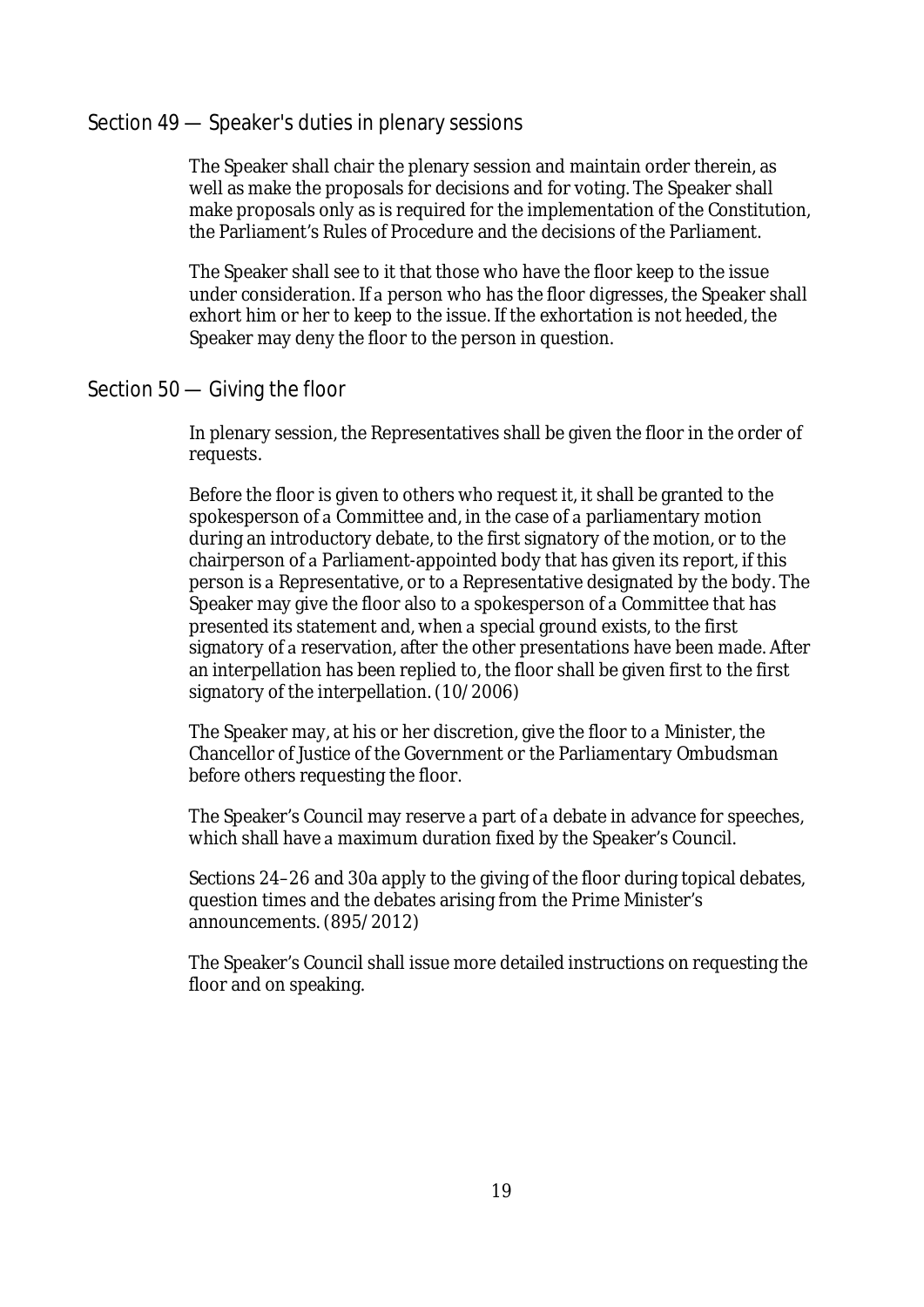# Section 51 — Group speeches

When the debate concerns the State bud get, a government statement or report or an interpellation, the floor shall be given for group speeches, unless the Speaker's Council decides otherwise. The Speaker's Council may decide that the floor is to be given for group speeches also when other significant matters are being considered. However, the provisions in section 50 (2) and (3) apply to the giving of the floor for group speeches.

The order of the group speeches shall correspond to the size of the parliamentary groups constituted in the beginning of an electoral term, from the largest to the smallest. The order of groups of the same size shall be determined by the Speaker's Council by drawing lots. The Speaker's Council may alter the order of group speeches if, during the electoral term, a parliamentary group of at least three Representatives has been constituted or if there is another persuasive reason for the alteration of the order.

The Speaker's Council may decide that, after the group speeches, other requests for the floor made before the session can be granted in the order referred to in paragraph (2).

The Speaker's Council shall decide the stage of the debate at which the Representatives in parliamentary groups not included in the order referred to in paragraph (2) can make their speeches.

The Speaker's Council may issue more detailed instructions on the application of paragraphs (1)–(4).

### Section 52 — Responses

Notwithstanding the provisions in sections 50 and 51, the Speaker may give the floor for brief responses at his or her discretion. (895/2012)

The Speaker's Council shall issue more detailed instructions on responses.

# Section 53 — Consideration of a legislative proposal (895/2012)

A matter containing a legislative proposal shall be considered in the plenary session in two readings on the basis of the report of a Committee.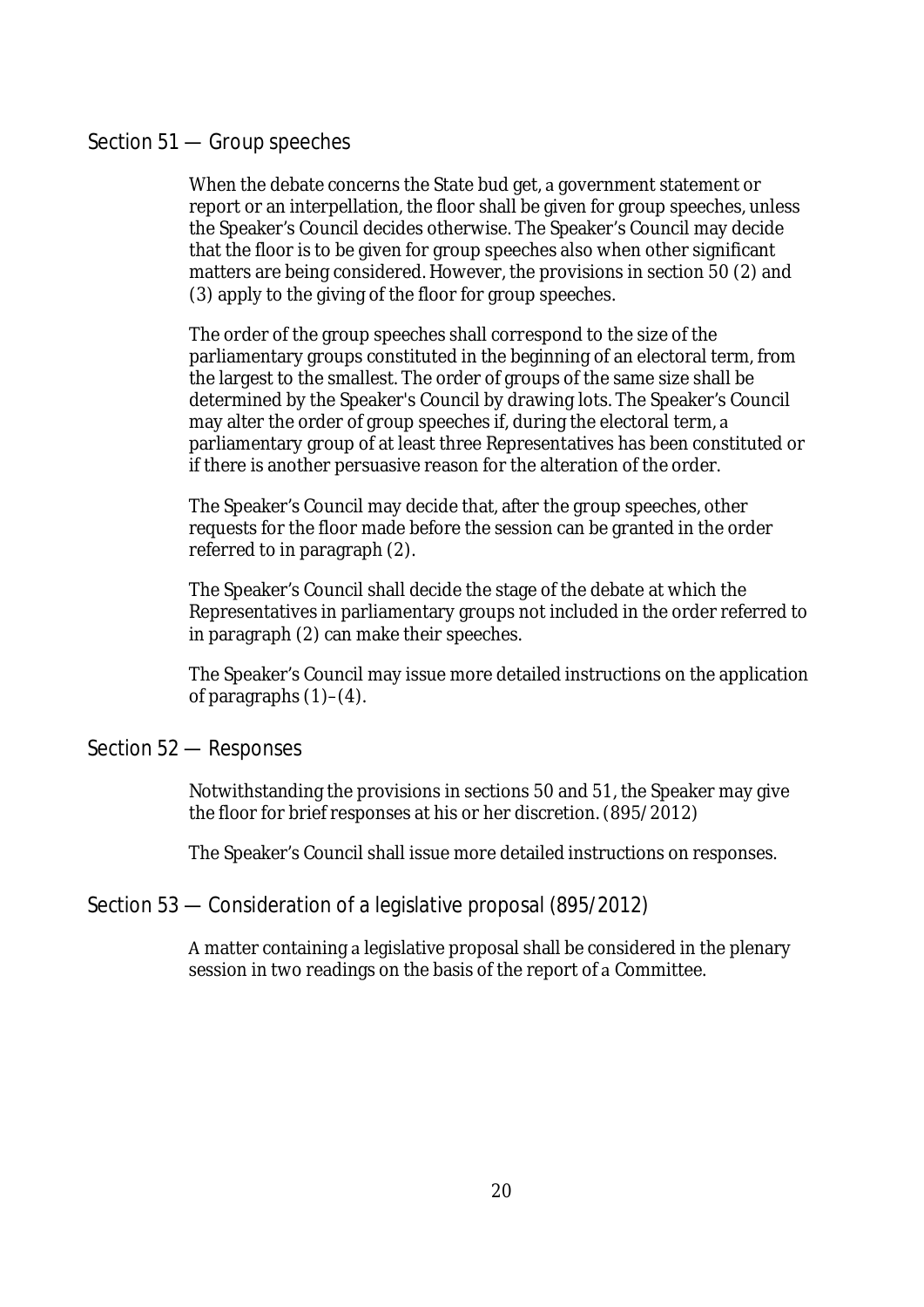In the first reading, the report of the Committee shall be presented and a general debate held. The content of the legislative proposal shall then be considered in detail and decided. During the consideration in detail, the contents of the legislative proposal may be adopted on the basis of the Committee report without going into the text of the actual sections, in so far as the documents on the matter do not contain proposals for alterations diverging from the report and no such proposals have been made in accordance with the procedure provided in section 58, either. In the first reading, no proposal shall be made for the rejection of the legislative proposal.

If the content of the legislative proposal is adopted according to the Committee report, the first reading of the matter shall be concluded. If this is not the case, the matter shall be referred to the Grand Committee in the form contained in the decision of the Parliament. The Grand Committee may concur with the decision of the Parliament or propose alterations to it. If the Grand Committee proposes alterations, the Parliament shall decide on whether these are adopted or not. Thereafter, the first reading of the matter shall be concluded.

In the second reading, which shall take place not earlier than on the third day after the conclusion of the first reading, the Parliament shall decide to adopt or reject the legislative proposal as well as on any statements it may wish to make.

A proposal for declaring a legislative proposal urgent, unless made in the Committee report, shall be made in the second reading of the matter before the conclusion of the debate.

During the first reading, the Parliament may re-refer the matter to the Committee which prepared it or to another special Committee, or during the general debate to the Grand Committee. The reading shall resume on the basis of the new report once it has been completed.

Section 54 — Consideration of a legislative proposal left in abeyance and an unconfirmed Act

> A legislative proposal left in abeyance and an unconfirmed Act shall be considered in plenary session in one reading. In the beginning of the reading, the report of the Committee shall be presented and a debate on the matter held. Thereafter, a decision shall be made on the adoption of the legislative proposal or the Act without material alterations, or on its rejection.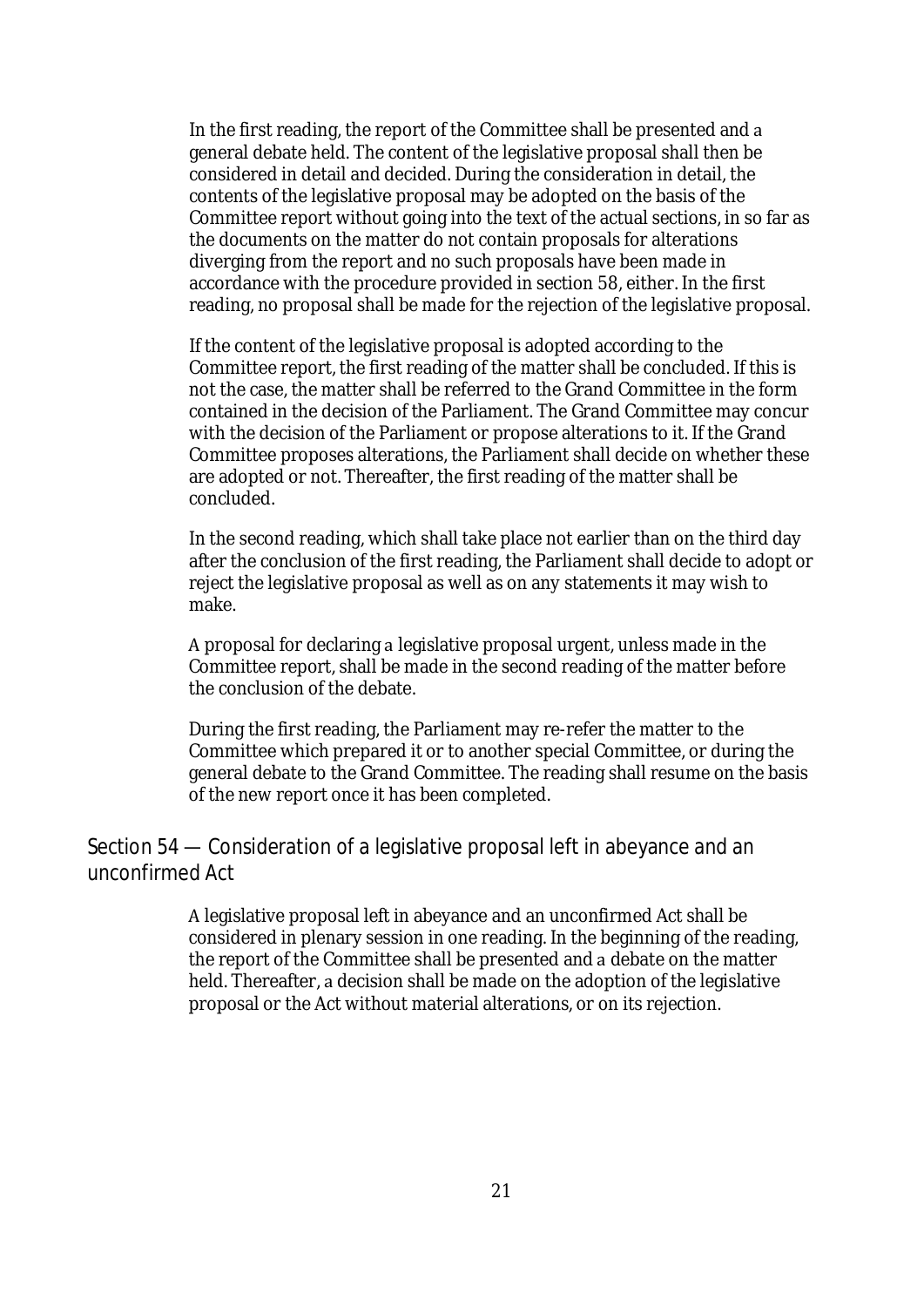### Section 55 — Single reading

Matters on the agenda of the plenary session, other than those referred to in sections 53 and 54, to be decided on by the Parliament and not subject to different provisions elsewhere, shall be considered in the plenary session in a single reading. (895/2012)

Section 59 contains provisions on the consideration of a State budget proposal.

### Section 56 — Acceptance of international obligations and their denouncement

matter of the acceptance of international obligations or their denouncement shall be considered in a single reading on the basis of a Committee report.

If the Committee report comprises proposals on both the acceptance of an international obligation and its implementing Act, the proposal on the obligation shall be presented for the single reading at the same time as the legislative proposal is presented for the second reading. The Parliament shall first decide on the proposal on the obligation.

# Section 57 — Deferral (71/2011)

matter shall be deferred from an introductory debate to one of the closest following plenary sessions, if a Representative so requests. Thereafter, the matter may not be deferred from the introductory debate.

A Committee report shall first be presented for deferral to a session that is held on the next day at the earliest. However, for a special reason Parliament may decide to defer the matter to a plenary session held later on the same day.

In a first reading and in the reading referred to in sections 54 and 55, the matter shall upon seconded proposal be deferred once. Otherwise the matter shall be deferred if Parliament so decides.

Once the debate on a government statement or report or an interpellation has begun, the matter shall not be deferred. The provisions on deferral do not apply to the Prime Minister's announcements or to topical debates.

# Section 58 — Proposals for amendment

A proposal made by a Representative in plenary session and not included in the documents shall be handed in to the Speaker in writing, if the Speaker so requests.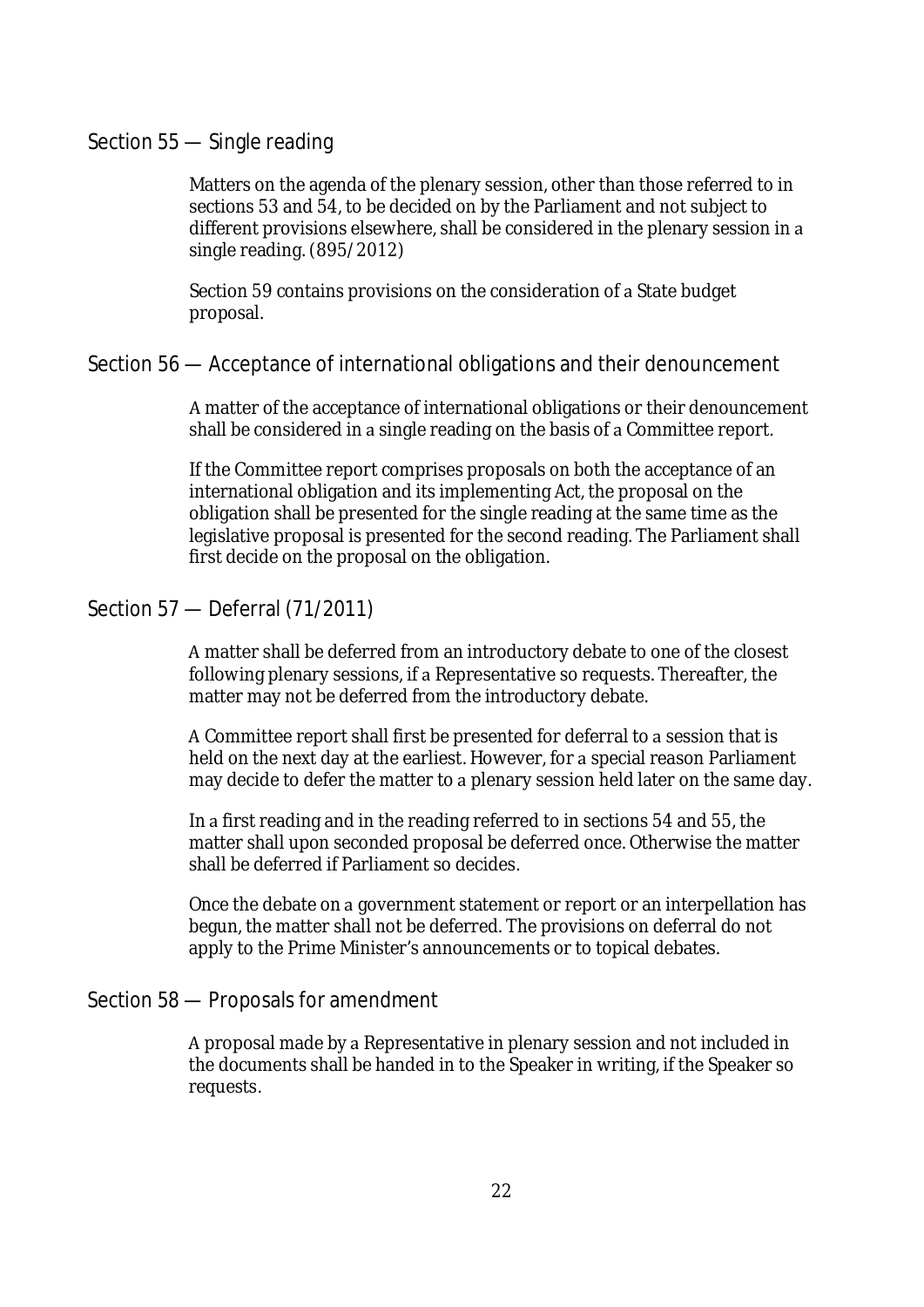A proposal for amendment to be made in the first reading of a legislative matter and not included in the documents shall, if possible, be provided to the Central Office without a statement of reasons, at least two hours before the plenary session. The proposal shall be distributed to the Representatives before a decision is made on the matter. For a special reason, the Speaker may present a proposal for voting even if it is proposed later. (71/2011)

The provisions in paragraph (2) apply to a proposal made in the second reading of a legislative matter, as well as to a proposal made in a reading referred to in sections 54 and 55, where not concerning rejection.

Section 59(2) contains provisions on the making of proposals for amendment during the consideration of the State budget proposal.

### Section 59 — Consideration of a budget proposal

The State budget proposal shall be considered in a single reading in a plenary session on the basis of a report of the Finance Committee according to the procedure approved by the Parliament. A class or section in the budget proposal or a chapter thereof shall be noted to have been adopted as it appears in the report, if no proposals for amendment thereto have been made as provided for later in this paragraph. (895/2012)

proposal to amend the report of the Finance Committee shall be submitted to the Central Office within the time determined by the Parliament, even if it is included in the documents. A proposal made later shall not be taken up for consideration, unless the Speaker for a special reason deems its consideration necessary. (71/2011)

A proposal concerning the inclusion of a new appropriation or other decision in the budget, not included in the Government proposal, can be taken into account when a decision on the budget is being made, only if it has been initiated by way of a budgetary motion.  $(71/2011)$ 

If the Parliament has not adopted the report of the Finance Committee without alterations, the matter shall be re-referred to the Finance Committee. The Committee may concur with the position of the Parliament or propose amendments thereto. If the Committee proposes amendments, the Parliament shall decide whether to adopt or reject them.

If the publication of the State budget is delayed into the new budgetary year, the Finance Committee shall propose to the Parliament how the State budget proposal be applied as a provisional budget. The proposal of the Committee shall be considered, in so far as appropriate, in accordance with the same procedure as the budget proposal.

The provisions on the consideration of the budget proposal apply, in so far as appropriate, to the consideration of the supplementary budget proposal.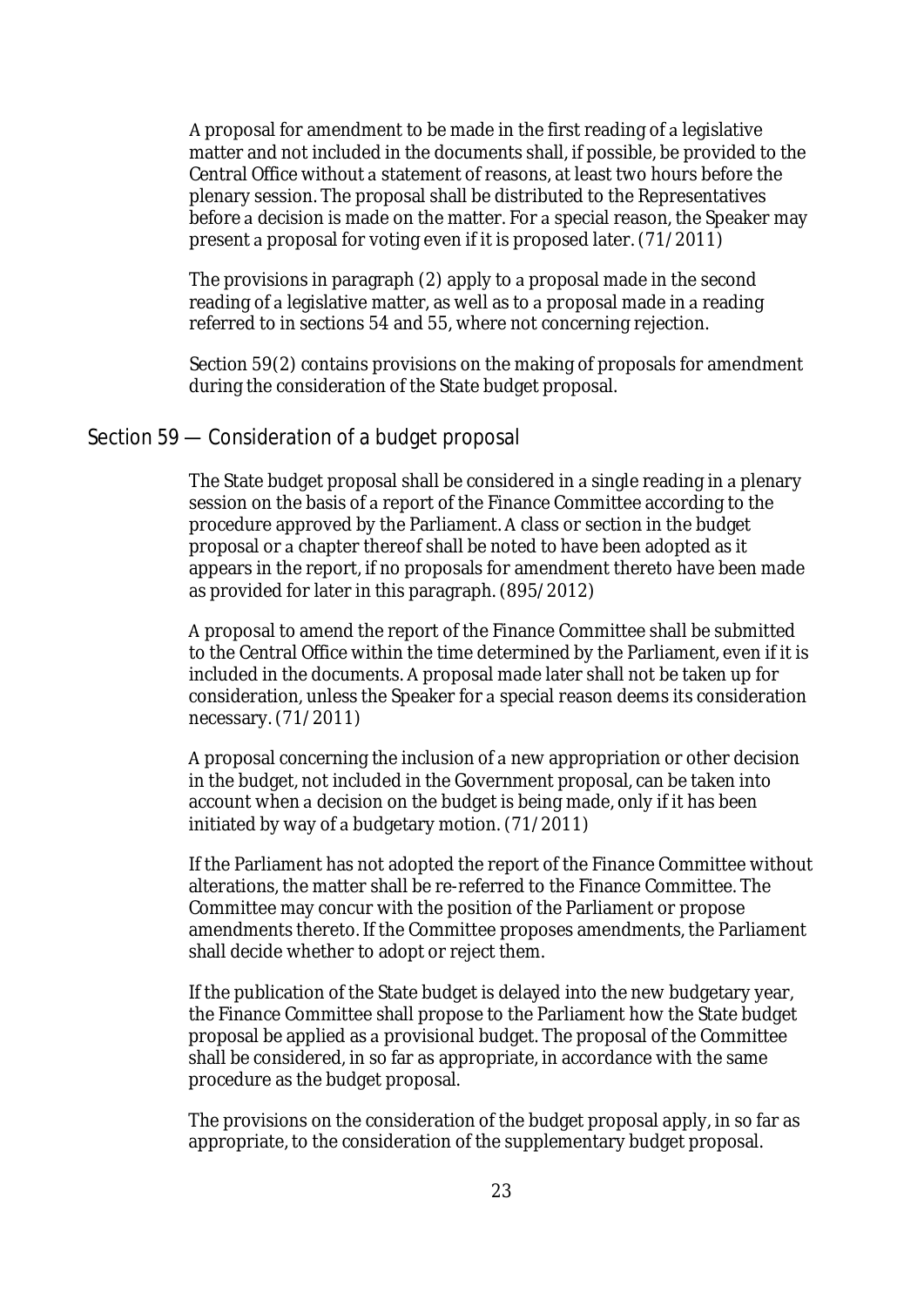# Section 60 — Proposals for decision and for voting

When the debate on the matter at hand has been concluded, the Speaker shall present a summary on the proposals made. If an objection is made against the summary of the Speaker, and the Speaker considers the objection justified, he or she shall rectify the summary. If the Speaker considers that the objection does not warrant a change in the summary, the Parliament shall decide on the summary. (895/2012)

After presenting the summary, the Speaker shall make a proposal for the order of voting on the proposals. If there is a call for the alteration of the Speaker's proposal for the order of voting, but the Speaker considers the call unwarranted, the Parliament shall decide on the order of voting.

Once the order of voting has been decided, the Speaker shall present the matter for voting so that the reply "Yes" or "No" expresses the decision of the Parliament. If there are several proposals for decision, they shall be voted on one against another, until a vote has been taken on all of them.

A proposal made by a Representative, but not seconded, shall not be taken up for a vote.

There shall be no other debate on the matters covered by this section. There shall likewise be no vote taken on whether a vote should be taken.

### Section 61 — Mode of voting

vote shall be taken by the voting apparatus, by standing up or by open ballot. The Speaker shall announce the mode of voting. There shall be no debate on the mode of voting.

A vote shall be taken by the voting apparatus, regardless of whether a vote has already been taken by standing up, if the Speaker deems this necessary, if the vote by standing up has in the opinion of the Speaker not yielded a clear result or if a Representative so requests.

vote shall be taken by open ballot if the voting apparatus is out of order, if the vote by using the voting apparatus has in the opinion of the Speaker not yielded a clear result or if there is a tie. However, if there is a tie in a vote not pertaining to the final decision of the Parliament at the current stage of consideration, the vote shall be retaken by the voting apparatus, and a vote by open ballot shall be taken only if there is a tie also in this second vote by using the voting apparatus.

The Parliament's Election Rules contain more detailed provisions on the voting procedure in elections.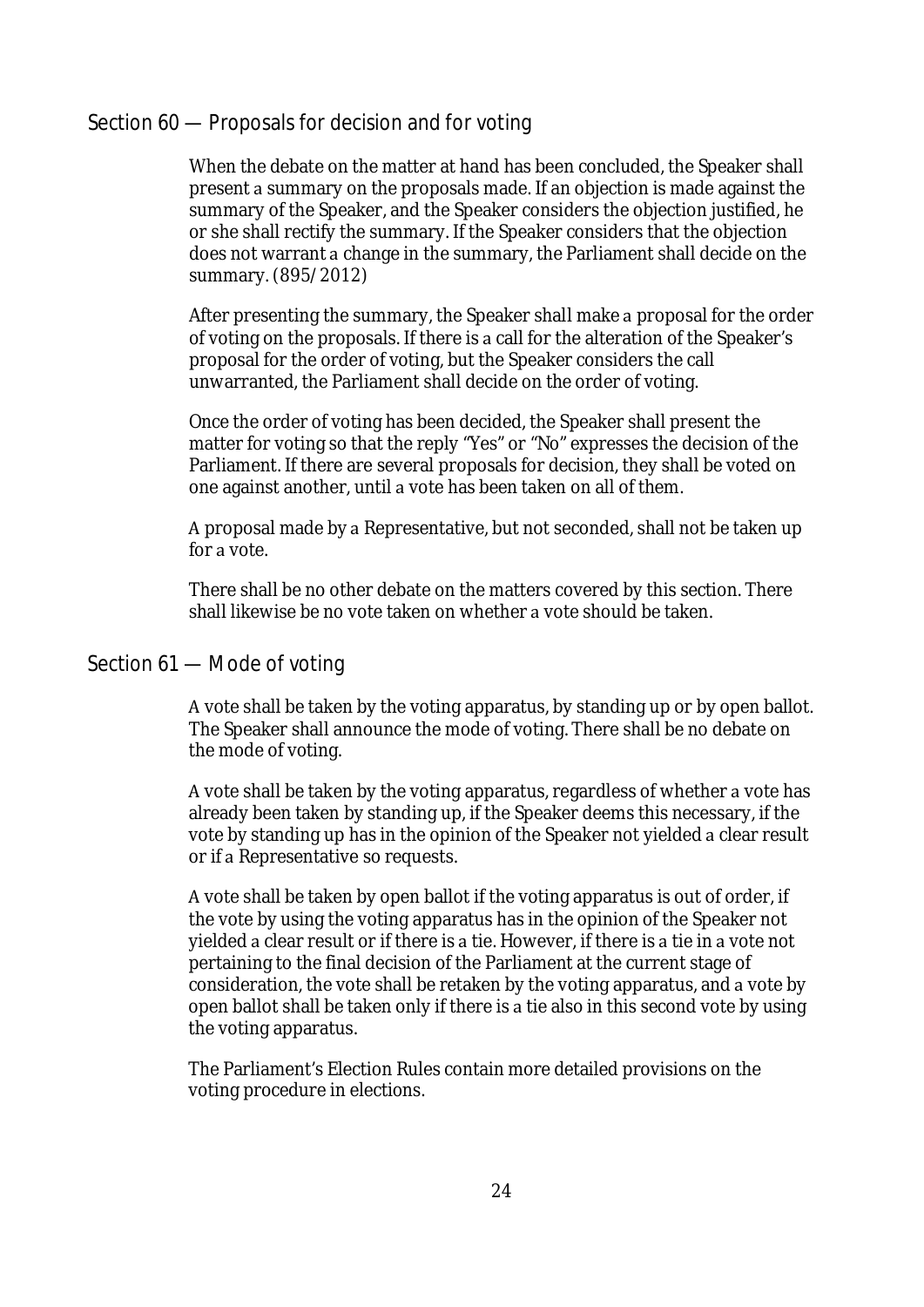# Section 62 — Vote by open ballot

vote by open ballot shall be taken in accordance with the roll call, by using ballots of various colours. A ballot shall bear the pre-printed name of the Representative and the word "Yes", "No" or "Abstention". A ballot not conforming to this provision shall be void. The Representatives shall put their ballots into the ballot-box in the order that their names are called. The ballots shall be read out aloud and counted.

# Section 63 — Result of a vote

The Speaker shall declare the result of a vote.

The results of all votes shall be archived and published. (895/2012)

There shall be no debate on this matter. (895/2012)

### Section 64 — Reasons in a Committee report

The reasons contained in a Committee report shall be deemed to have been adopted, unless the Parliament decides otherwise.

### Section 65 — Election of the Prime Minister

The notification of the President of the Republic to the Parliament concerning the nominee for Prime Minister shall be introduced in the Parliament and deferred to one of the following sessions. A vote on the election of the nominee as Prime Minister shall be taken by the voting apparatus or by open ballot. The Speaker shall announce the mode of voting.

An election of the Prime Minister, as referred to in section 61(3) of the Constitution, shall be held in accordance with the roll call, by using ballots bearing only the preprinted name of the Representative. The Representative shall write in the ballot the name of the person voted for, so clearly that there is no doubt as to who that person is, or cast a blank ballot. A ballot not conforming to this provision shall be void. The ballots shall be read out aloud and counted.

The minutes shall contain a note on how everyone has voted.

There shall be no debate on matters referred to in this section.

### Section 66 — Maintenance of order in plenary sessions

There shall be no open expressions of approval or disapproval in plenary sessions of the Parliament.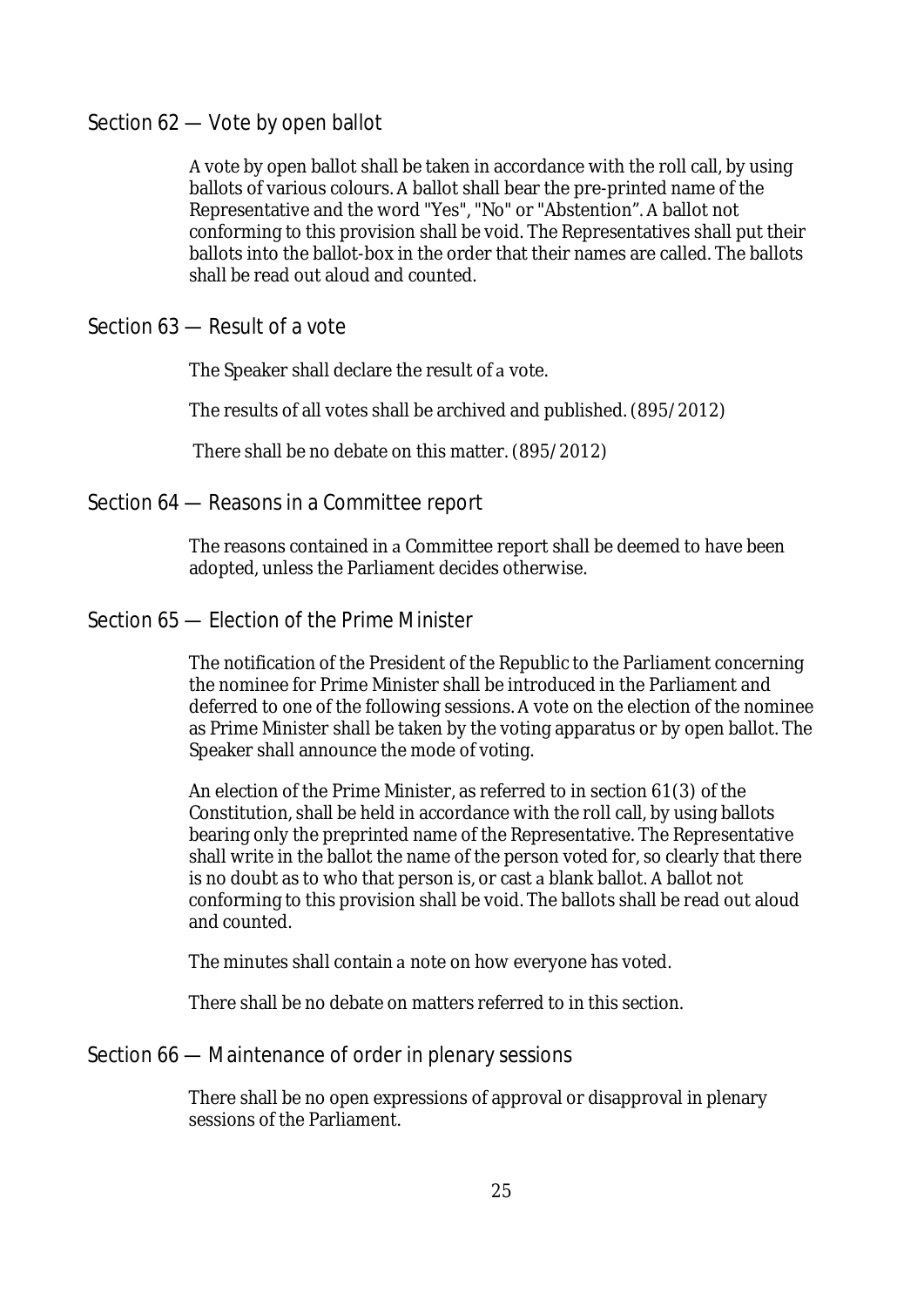The persons following the plenary session in the gallery shall abide by the instructions issued by the Office Commission and the other rules for the maintenance of order. If necessary for a return to order, the Speaker may have the gallery cleared.

# Section 67 — Closed sessions

If the Speaker deems that a matter is by nature such that it cannot be considered in open session, or if 25 Representatives move that a matter be considered in closed session, the Speaker shall have the gallery cleared and propose that the Parliament decide, in accordance with section 50(1) of the Constitution, whether the matter is to be considered in closed session.

The Parliament shall decide on the access to, or secrecy of, the minutes of closed session and the documents dealt with during the session.

# **Chapter 6 — Parliamentary documents**

### Section 68 — Parliamentary replies and communications

The decision of the Parliament on a government proposal shall be notified to the Government by way of a parliamentary reply. However, the State budget, as adopted by the Parliament, and the other decisions and notifications by the Parliament shall be notified by way of a parliamentary communication.

A list shall be drawn up, for the final parliamentary session of an electoral term, on the government proposals, decrees and other subordinate acts and decisions, and reports, whose consideration has not been concluded and which have therefore lapsed. The lapsed matters in the list shall be notified by way of a communication to the Government or, if a report was not submitted by the Government, to the party which submitted the report.

The Speaker and the Secretary General of the Parliament shall sign the parliamentary replies and communications.

Where necessary, the Speaker's Council shall decide on the revision of the wording of a parliamentary reply or communication.

#### Section 69 — Minutes of plenary sessions (895/2012)

Minutes shall be kept on plenary sessions, containing notes on the consideration of matters and debates held in plenary session. Notes on the decisions made in plenary shall be published without delay in an information network.

A speech to be noted in the minutes shall be subjected to the scrutiny of the speaker. No material alterations shall be made in the speech.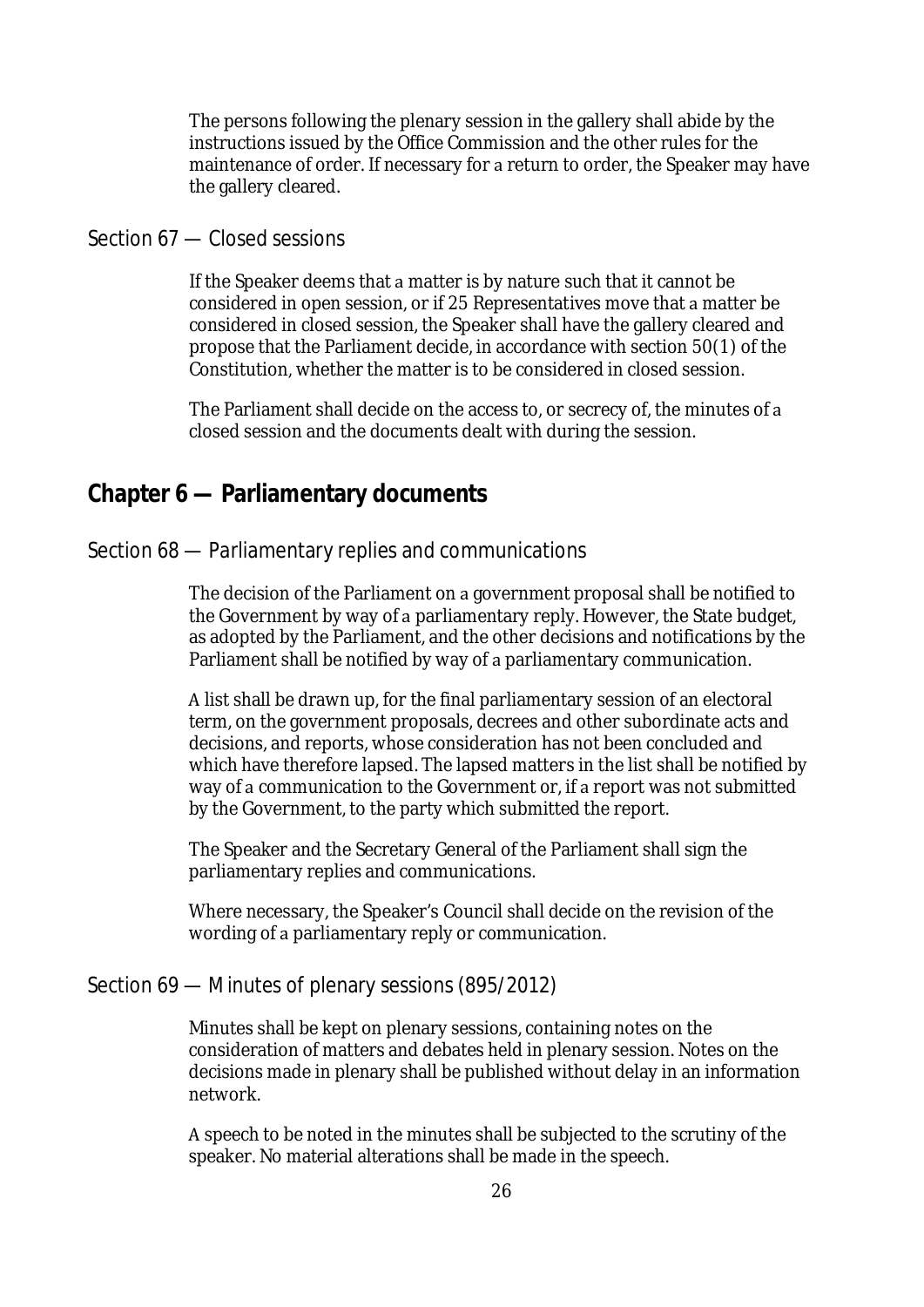If a Representative has not concurred with the decision of the plenary session, he or she has the right to have a dissenting opinion noted in the minutes.

The minutes shall be signed by the Secretary General. The minutes shall be made available to the public without delay in an information network.

# Section 70 — Protocols of plenary sessions

A protocol shall be drawn up of each plenary session without delay; the protocol shall contain notes on the decisions made.

The protocol shall be public once the Secretary General has signed it.

# Section 71 — Publication of parliamentary documents (71/2011)

Parliamentary documents shall be made available to the public in an information network. The parliamentary documents shall contain the minutes of the plenary sessions of the Parliament and the abridged Swedish editions of the minutes, the government proposals, the communications on the withdrawal of government proposals, the Government communications to the Parliament, the decrees and other subordinate acts and decisions subjected to parliamentary scrutiny, citizens' initiatives, reports, government statements and reports, the list of legislative proposals left in abeyance, the reports and statements of the Committees, the parliamentary replies and communications, the parliamentary motions, interpellations and written questions with replies. (1272/2011)

The documents referred to in paragraph (1) can additionally be published in print or in other form.

The Speaker's Council shall issue more detailed guidelines on publication of parliamentary documents.

# **Chapter 7 — Administration of the Parliament**

# Section 72 — Office Commission

The Office Commission shall see to the administration of the Parliament. The Office Commission shall be composed of the Speaker, the Deputy Speakers and four members elected by the Parliament from among its members, and four alternates for the members elected by the Parliament.

The Office Commission shall have a quorum with five members present. In the event of a tied vote, the Speaker shall have the casting vote. The Office Commission may make decisions also with four members present, if these are unanimous.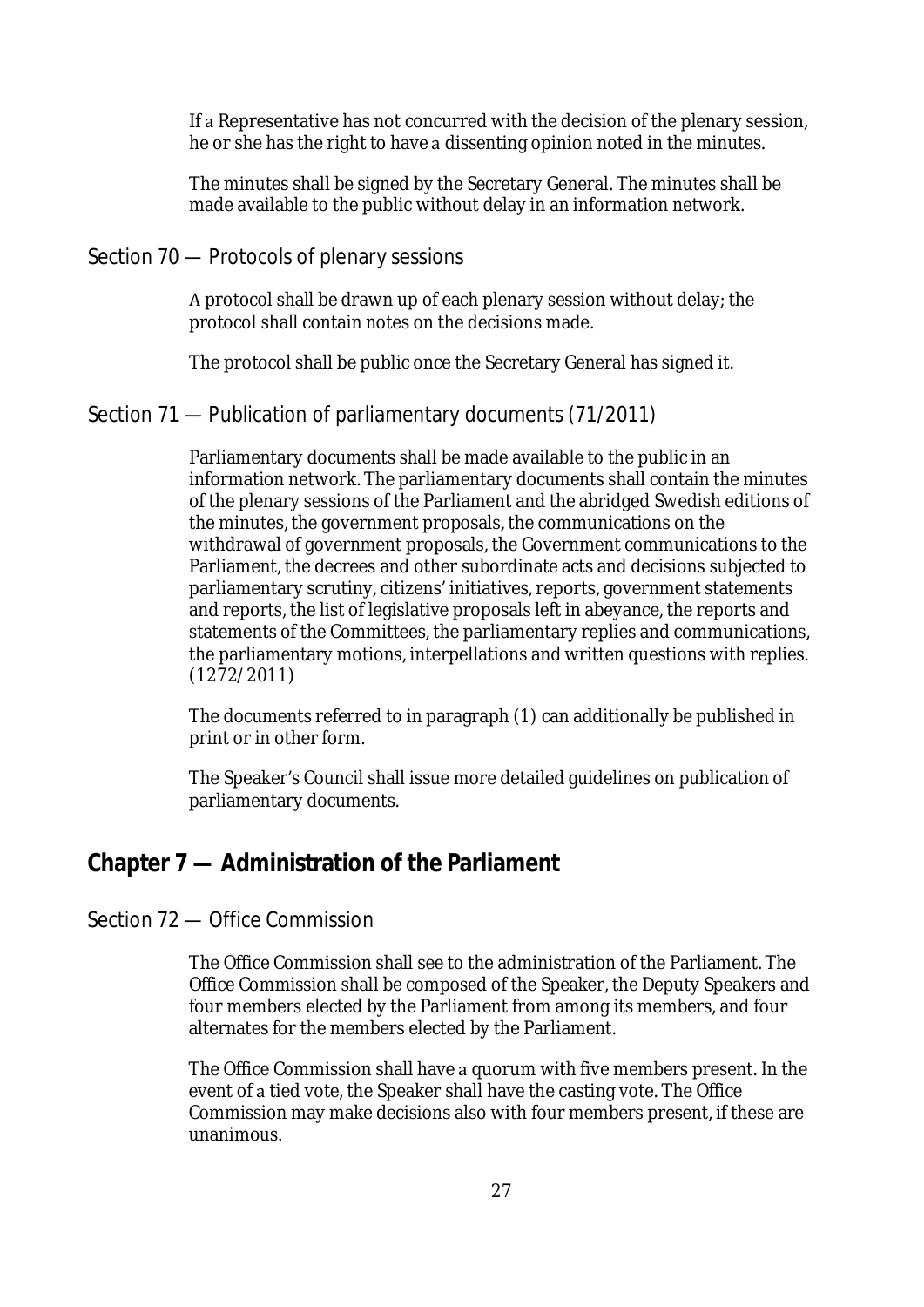Matters shall be presented to the Office Commission by the Secretary General of the Parliament, by the Director of Administration in the Parliament, as well as by the other officials in the Parliamentary Office designated by the Office Commission as presenting officials.

Where necessary, the Office Commission may convene also when the parliamentary session is interrupted and when the Parliament has concluded its work.

If a matter within the competence of the Office Commission is so urgent that there is no time to present it to the Office Commission, the Speaker shall make a provisional decision on the matter upon the presentation of a presenting official. The provisional decision shall be presented for the approval of the Office Commission as soon as possible.

### Section 73 — Duties of the Office Commission

The Office Commission shall:

1. manage, supervise and develop the administration and finances of the Parliament, and consider pertinent plans and development proposals;

2. make proposals on the administration and finances of the Parliament;

3. decide, in so far as specifically so provided, on the appointments to position or a temporary position in the Parliamentary Office, as well as on the dismissal of officials or the termination of their position;

4. decide, in so far as specifically so provided, on leave of absence for officials in the Parliamentary Office and on their temporary replacements;

5. after having heard the Committees in question, appoint the secretaries of the Committees;

6. decide the other matters pertaining to the administration and finances of the Parliament, where these have not been assigned to the Speaker or an official in the Parliamentary Office;

7. put forward initiatives for the adoption of the Parliament's Finance Rules;

8. decide on the Archive Rules of the Parliament; and

9. decide on the other matters that are assigned to it by an Act, these Rules of Procedure, other instructions, or other rules of procedure.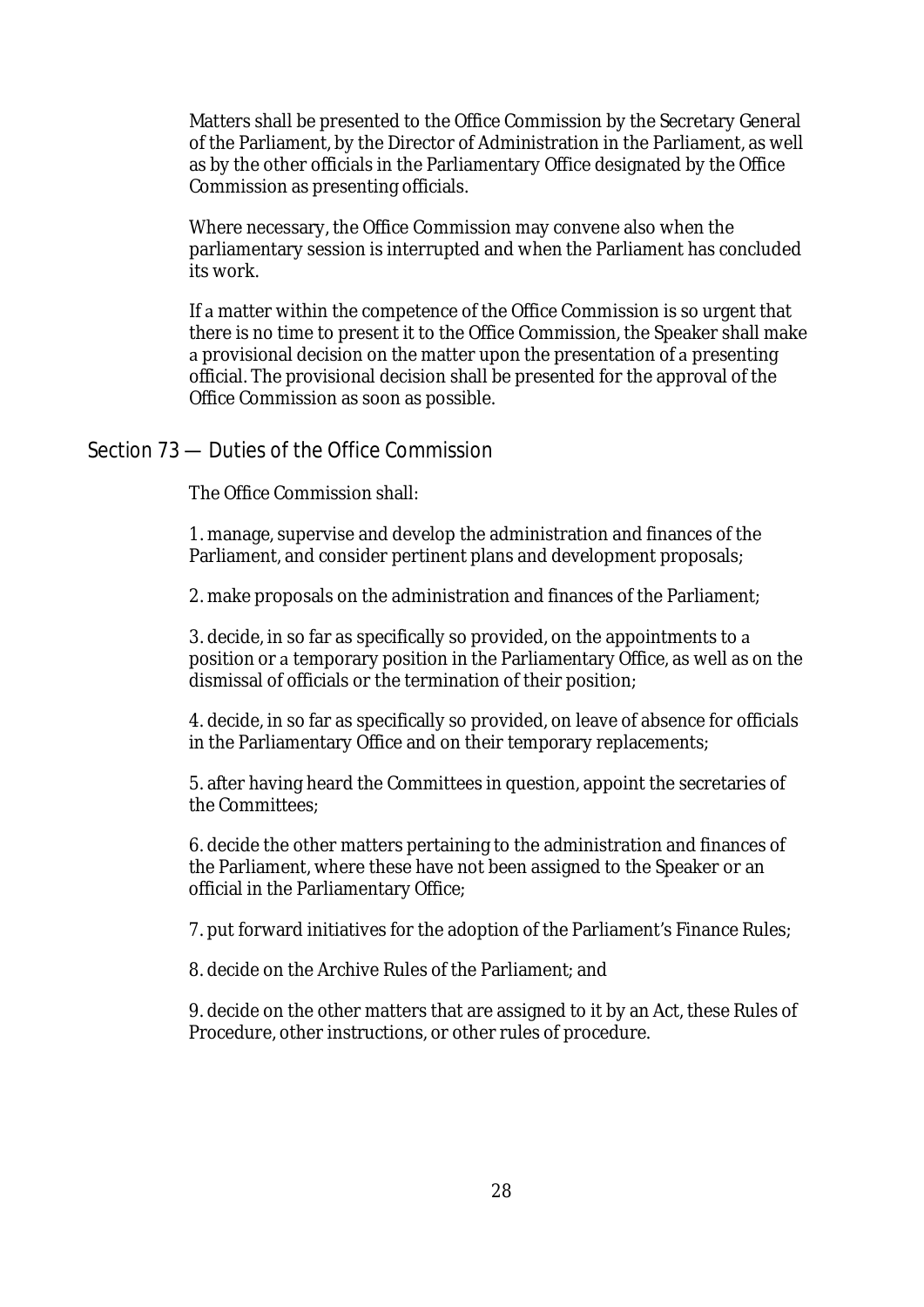# Section 74 — The Parliamentary Office

The Parliamentary Office shall create and maintain the conditions in which the Parliament can perform its tasks as an organ of the State.

The Parliamentary Office shall operate under the supervision of the Office Commission.

### Section 75 — Secretary General of the Parliament

The Secretary General, elected by the Parliament, shall act as the secretary of the Parliament and as the head of the Parliamentary Office.

If the office of Secretary General is vacant or the Secretary General is prevented from attending to his or he r duties, the Deputy Secretary General shall perform the duties of Secretary General. If also the Deputy Secretary General is prevented, the Speaker shall invite a suitable person to perform the duties of Secretary General.

# **Chapter 8 — Miscellaneous provisions**

### Section 76 — Languages used in parliamentary work

The consideration of a matter in the Parliament shall be based on its Finnish text; the Swedish text shall be drawn up by the Parliamentary Office.

citizens' initiative submitted for Parliament's consideration shall be translated into Finnish or Swedish at the Parliamentary Office. (1272/2011)

The proposals of the Office Commission to the plenary session shall be translated into Swedish.

The Speaker's summary of proposals made, as well as the notification referred to in section 42(2) of the Constitution, shall be made both in Finnish and in Swedish. Also the other notifications of the Speaker shall be made in Swedish, if he or she deems this necessary. The contents of a speech made in plenary session in Swedish shall be summarised in Finnish.

The contents of speeches made in Finnish, the Speaker's proposals for voting and the notifications made by the Speaker only in Finnish, shall be privately interpreted to Swedish-speaking Representatives, if they so wish.

The Committees shall decide on the interpretation needed in their meetings. However, the course of a meeting shall be privately interpreted to a member of the Committee, if he or she so wishes.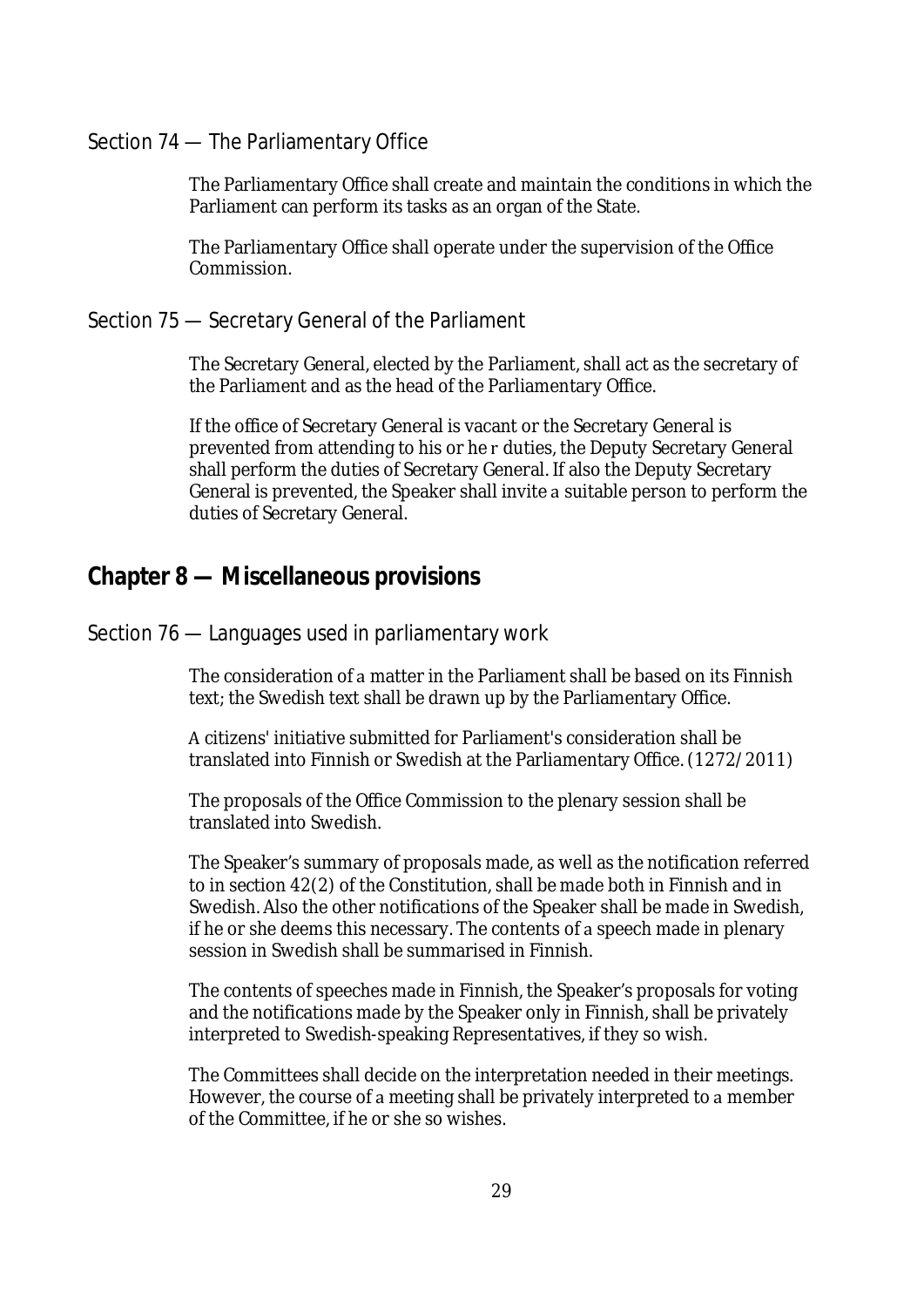# Section 77 — Suspension of the office of Representative

A Representative who has been elected as a Member of the European Parliament shall notify the Speaker whether he or she will choose to serve as a Representative or whether he or she will serve as a Member of the European Parliament. After an election to the European Parliament, the notification shall be made before the European Parliament convenes in its first plenary session. After parliamentary elections, the notification shall be made at the latest at noon on the third day after the scrutiny of the Representative's credentials. If the Representative has chosen to serve as a Member of the European Parliament, his or her office of Representative shall be suspended as from the date when the credentials of the substitute Representative have been examined.

### Section 78 — Notifications to constituency electoral boards

If a Representative dies or ceases to exercise the office of a Representative, the Secretary General shall without delay notify the same to the electoral board of the appropriate constituency.

If a Representative serves as a Member of the European Parliament, the Secretary General shall without delay notify the same to the electoral board of the appropriate constituency.

### Section 79 — Calculation of time limits in parliamentary work

If a statutory fixed date or the date of expiration of a statutory deadline falls on a holiday, Independence Day, the First of May, Christmas Eve, Midsummer Eve or a Saturday, the following weekday shall be deemed to be the fixed date or the date of expiration.

The time limit for a measure to be taken during a parliamentary session shall not run while the session is interrupted. The remainder of the time limit shall begin to run on the day when the Parliament reconvenes in session.

The provision in paragraph (2) does not apply to the time limit for the reply to written question.

# Section 80 — Notices of plenary sessions and Committee meetings (71/2011)

A notice of a plenary session and of the agenda thereof shall be made as well in advance of the plenary session as possible. The Speaker's Council shall decide the mode of notice.

A notice of a Committee meeting shall be announced in good time before the meeting